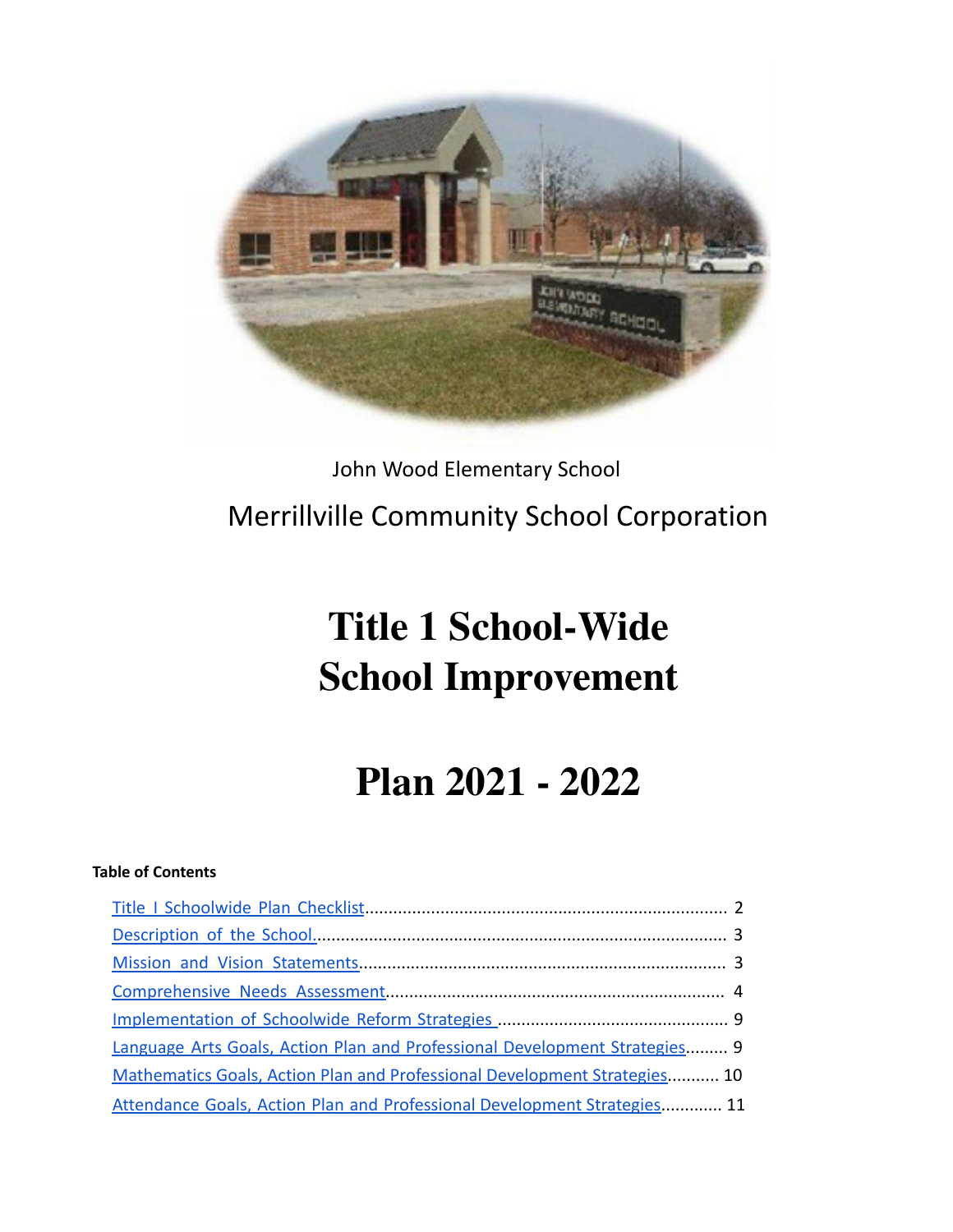| Behavior Goals, Action Plan and Professional Development Strategies 12           |    |
|----------------------------------------------------------------------------------|----|
|                                                                                  |    |
|                                                                                  |    |
| Professional                                                                     |    |
|                                                                                  |    |
| 14                                                                               |    |
|                                                                                  |    |
|                                                                                  |    |
|                                                                                  |    |
|                                                                                  |    |
|                                                                                  |    |
| Opportunities for Staff to Be Included in Assessment Decisions 19                |    |
|                                                                                  |    |
| Curriculum <b>Curriculum</b> Location <b>Curriculum Curriculum Curriculum CU</b> |    |
|                                                                                  |    |
| Merrillville Community School Corporation Curriculum: Pre-K-4th 20               |    |
|                                                                                  |    |
|                                                                                  |    |
|                                                                                  |    |
|                                                                                  |    |
|                                                                                  |    |
|                                                                                  |    |
|                                                                                  |    |
|                                                                                  |    |
|                                                                                  | 27 |
|                                                                                  |    |
|                                                                                  |    |
|                                                                                  |    |
|                                                                                  |    |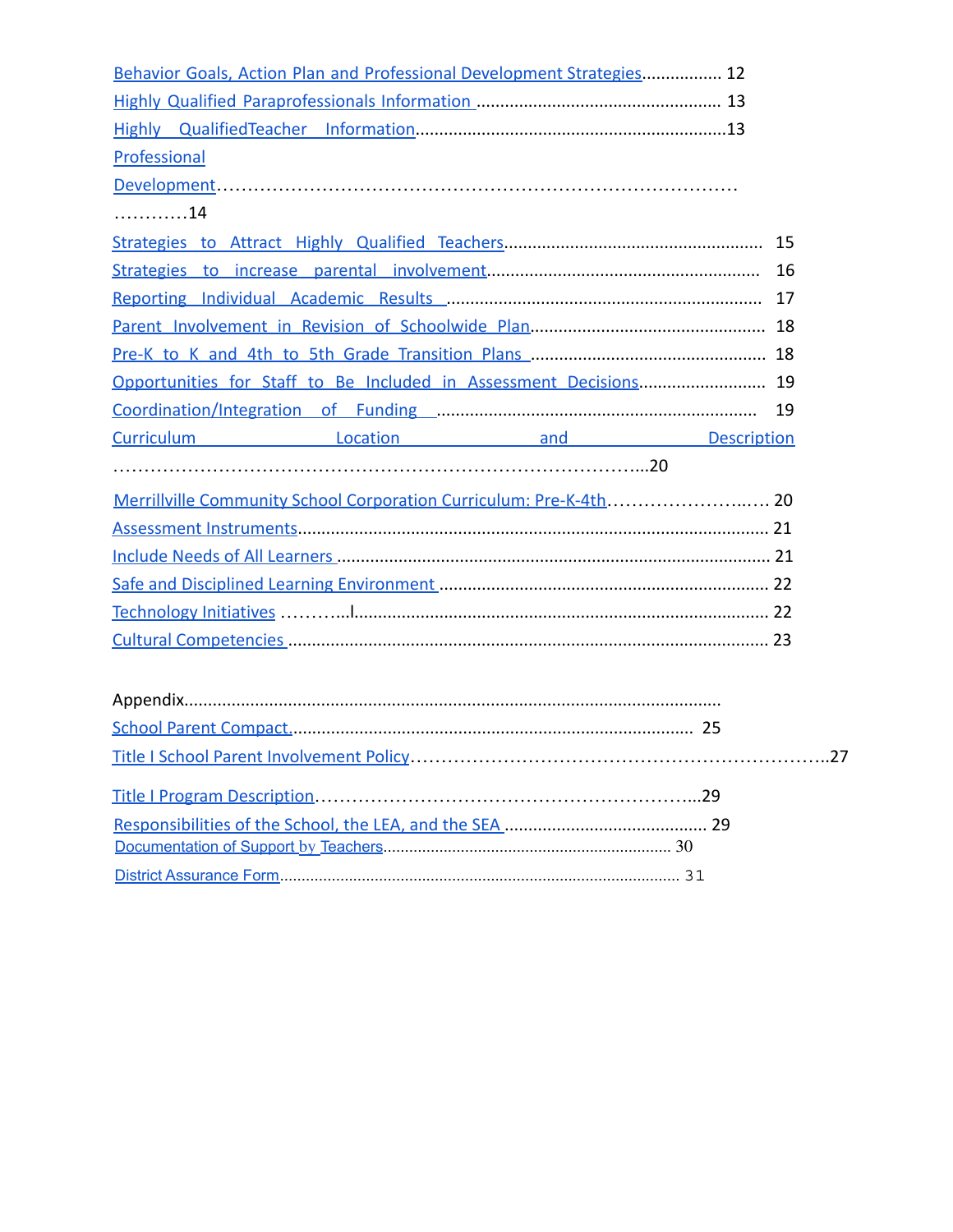|                | <b>Schoolwide Plan Components - Checklist</b>                                                                                                                                                                                                                                                                                                                                                                                                                                                                                                                                                                                                                                                                                                                                                                                                                                          |                   |  |  |  |
|----------------|----------------------------------------------------------------------------------------------------------------------------------------------------------------------------------------------------------------------------------------------------------------------------------------------------------------------------------------------------------------------------------------------------------------------------------------------------------------------------------------------------------------------------------------------------------------------------------------------------------------------------------------------------------------------------------------------------------------------------------------------------------------------------------------------------------------------------------------------------------------------------------------|-------------------|--|--|--|
|                | Required Components of a Title I, A Schoolwide Plan                                                                                                                                                                                                                                                                                                                                                                                                                                                                                                                                                                                                                                                                                                                                                                                                                                    | <b>LEA Review</b> |  |  |  |
| $\mathbf{1}$   | A comprehensive needs assessment of the whole school                                                                                                                                                                                                                                                                                                                                                                                                                                                                                                                                                                                                                                                                                                                                                                                                                                   | <u>p. 4</u>       |  |  |  |
| $\overline{2}$ | Implementation of schoolwide reform strategies that: <i>Derovide</i><br>opportunities for all children to meet proficient and<br>advanced levels of student academic achievement<br><sup>o</sup> Use effective methods and instructional strategies that<br>based on scientifically based research that<br>are<br>strengthens the core academic program<br><sup>o</sup> Increases the amount of learning time<br><sup>o</sup> Includes strategies for serving underserved populations <sup>o</sup><br>Includes strategies to address the needs of all children in the<br>school, but particularly low achieving children and those at<br>risk of not meeting state standards<br><sup>□</sup> Address how the school will determine if those needs of<br>the children have been met<br>" Are consistent with and are designed to implement state<br>and local improvement plans, if any | <u>p. 9</u>       |  |  |  |
| 3              | Highly qualified teachers in all core content area classes                                                                                                                                                                                                                                                                                                                                                                                                                                                                                                                                                                                                                                                                                                                                                                                                                             | p.13              |  |  |  |
| 4              | High quality and ongoing professional development for<br>teachers, principals, and paraprofessionals                                                                                                                                                                                                                                                                                                                                                                                                                                                                                                                                                                                                                                                                                                                                                                                   | p.14              |  |  |  |
| 5              | Strategies to attract high-quality teachers to this school                                                                                                                                                                                                                                                                                                                                                                                                                                                                                                                                                                                                                                                                                                                                                                                                                             | p.15              |  |  |  |
| 6              | Strategies to increase parental involvement, such as literacy<br>services 6a. Description how the school will provide individual<br>academic assessment results to parents<br>6b. Strategies to involve parents in the planning, review,<br>and improvement of the schoolwide plan                                                                                                                                                                                                                                                                                                                                                                                                                                                                                                                                                                                                     | p.16              |  |  |  |
| 7              | Plans for assisting preschool children in the transition from<br>early childhood programs such as Head Start, Even Start, Early<br>Reading First, or a state-run preschool program                                                                                                                                                                                                                                                                                                                                                                                                                                                                                                                                                                                                                                                                                                     | p.18              |  |  |  |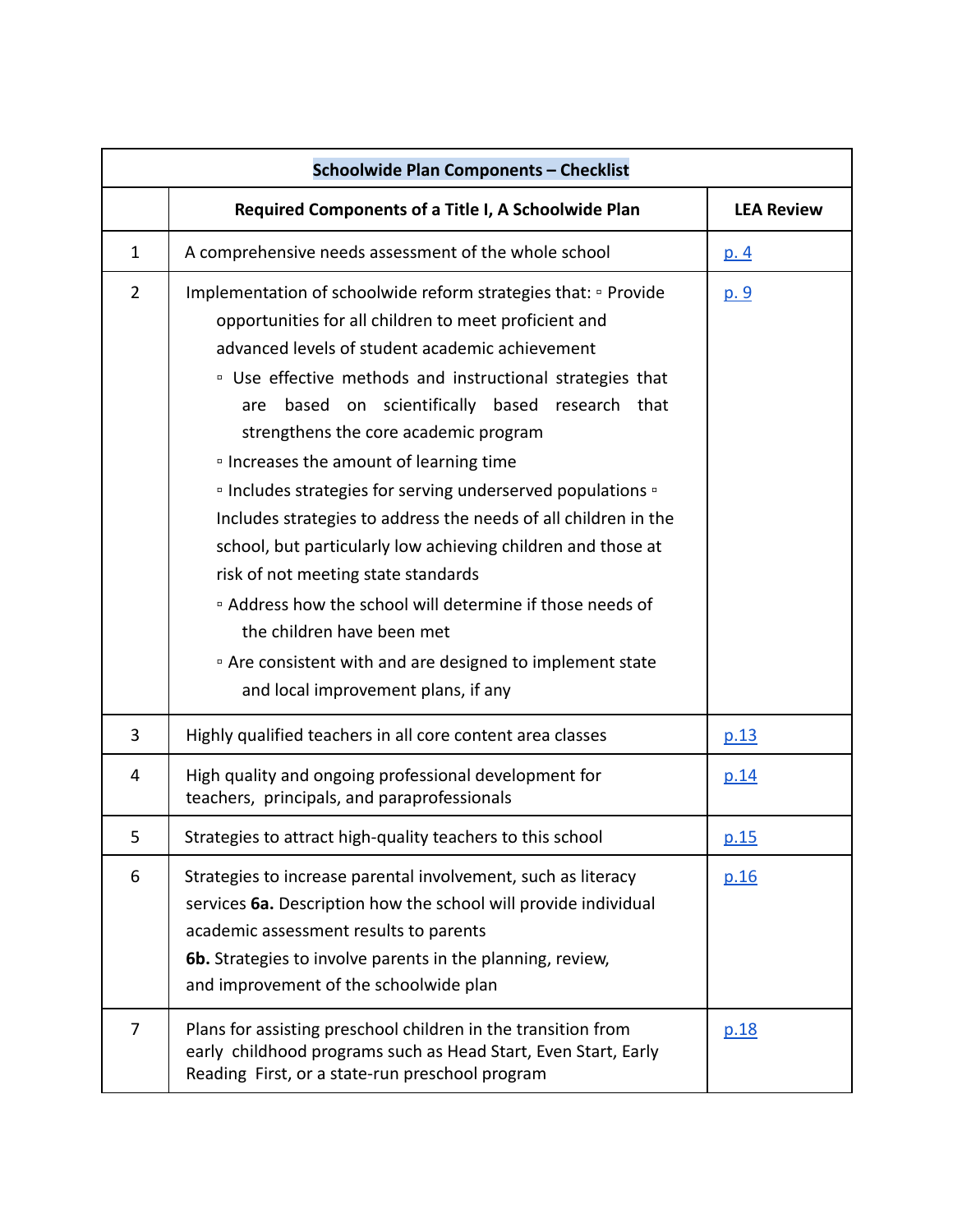| 8 | Opportunities and expectations for teachers to be included in<br>the decision making related to the use of academic assessment<br>results leading to the improvement of student achievement                                   | p.19                          |
|---|-------------------------------------------------------------------------------------------------------------------------------------------------------------------------------------------------------------------------------|-------------------------------|
| 9 | Activities and programs at the school level to ensure that students<br>having difficulty mastering proficient and advanced levels of the<br>academic achievement are provided with effective, timely<br>additional assistance | <u>p. 9</u><br>p. 21<br>p. 29 |

| 10   | Coordination and integration of Federal, State and local funds; and<br>resources such as in-kind services and program components List | p.19 |
|------|---------------------------------------------------------------------------------------------------------------------------------------|------|
| 10a. | programs that will be consolidated under the schoolwide plan (if<br>applicable)                                                       |      |

#### **Description of the School**

John Wood Elementary School is located on 15 acres in eastern Ross Township in a suburban setting in the city of Hobart. Our school has a population of 311 children. The facility was first occupied in 1962, and four building improvements have been made. In 1963, four classrooms were added, in 1968, nine classrooms were added, and in 1982, there was a general remodeling plus the addition of a library and a gymnasium. Another renovation began in April

2005. Updated facilities as well as adding 8 new classrooms and an all-purpose room highlighted the renovation.

Our school is a traditional elementary school where children in grades PreK-4 receive instruction in individual classrooms, heterogeneously grouped. All children receive instruction utilizing technology through the use of student ipads and/or student Chromebooks, which are networked for easy accessibility of programs. Each teacher has been given a laptop as well.

John Wood has specialists in the areas of art, music, physical education, reading, special education, English as a Second Language, and speech. John Wood also houses two classrooms for students who have been identified with emotional disabilities . In addition, our media aide works with all children at least once a week using the corporation-wide media curriculum. Other support services include a full time dean of students, social worker, instructional/behavior aide, and teacher aide. Some students also receive direct and indirect services from the special education teachers and paraprofessionals. John Wood houses a before and after-school day care program called Adventure Club and an early childhood program for pre-school aged students who are identified with a range of disabilities. Our school also has an in-house cafeteria and full-time custodial care.

#### **Mission and Vision Statement: Merrillville School**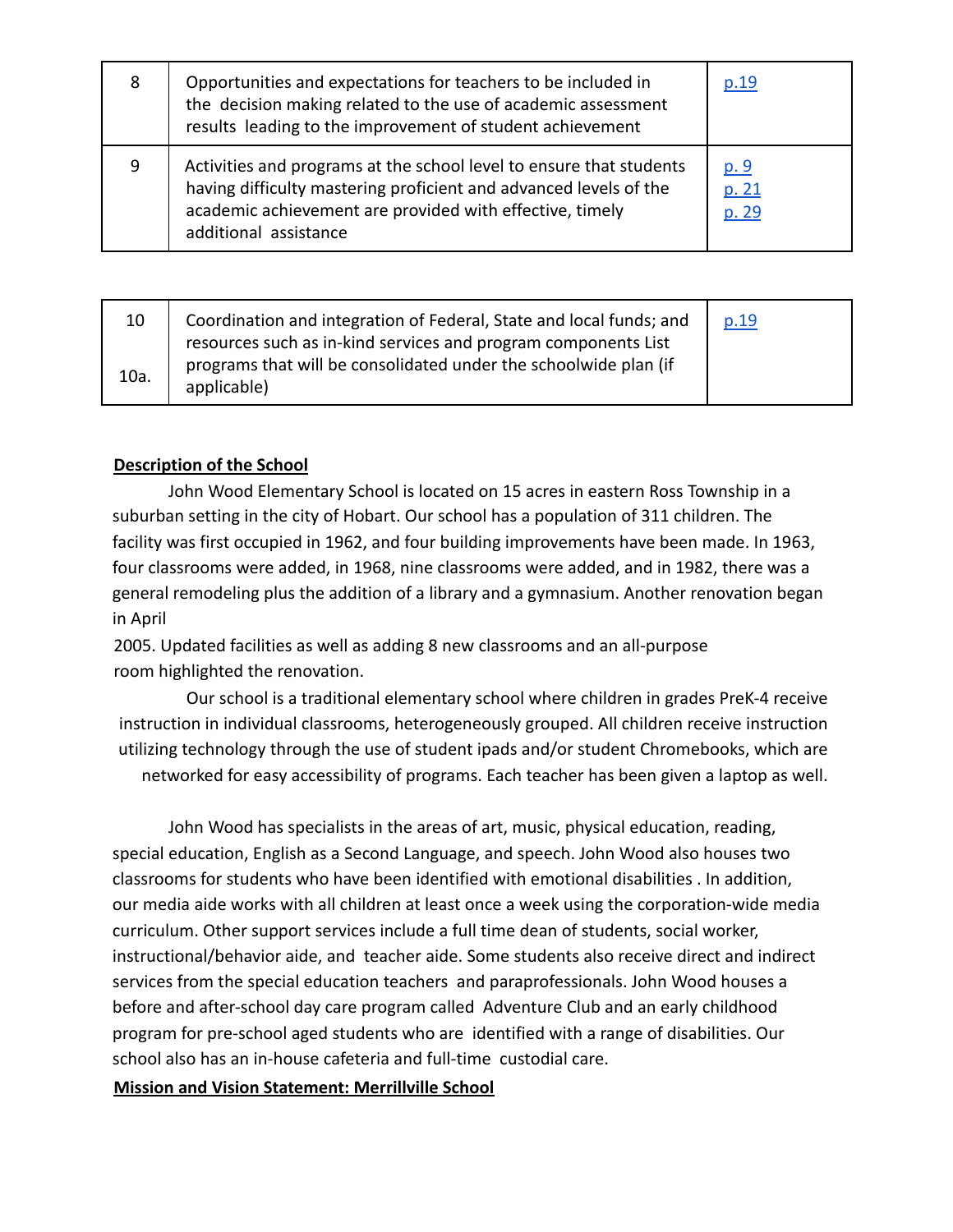#### **Corporation** Vision: Every Child. Every Day. Whatever It

Takes.

#### Mission Statement

- Creates quality learning experiences by setting standards that engage students to reach their highest potential.
- Provides learning environments that are enhanced through meaningful relationships that give students a global perspective
- Empowers students to believe they can be successful

#### Mission Statement: Wood School

Together with parents and community, the John Wood team shall provide a safe learning environment and prepare students to be productive, tolerant and respectful citizens by fostering individual development and striving for highest academic achievement.

#### **Comprehensive Needs Assessment**

#### **Academic Data** ISTEP 2017-2018 Math Results

| <b>Grade 3: Mathematics Standards</b><br>% Mastery |                                       |                                       | <b>Grade 4: Mathematics Standards % Mastery</b> |                                       |                             |
|----------------------------------------------------|---------------------------------------|---------------------------------------|-------------------------------------------------|---------------------------------------|-----------------------------|
| <b>ISTEP Standard</b>                              | <b>ISTEP</b><br><b>Spring</b><br>2017 | <b>ISTEP</b><br><b>Spring</b><br>2018 | <b>ISTEP Standard</b>                           | <b>ISTEP</b><br><b>Spring</b><br>2017 | <b>ISTEP</b><br>Spring 2018 |
| #1-Number<br>Sense                                 | 69.57                                 | 66.67                                 | #1-Number<br>Sense                              | 87.04                                 | 84.44                       |
| #2-Computation                                     | 65.22                                 | 69.05                                 | #2-Computation                                  | 74.07                                 | 84.44                       |
| #3-Algebraic<br>Thinking/Data<br>Analysis          | 67.39                                 | 66.67                                 | #3-Algebraic<br>Thinking/Data<br>Analysis       | 77.78                                 | 82.22                       |
| #4-Geometry/<br>Measurement                        | 69.57                                 | 66.67                                 | #4-Geometry/<br>Measurement                     | 75.93                                 | 80.00                       |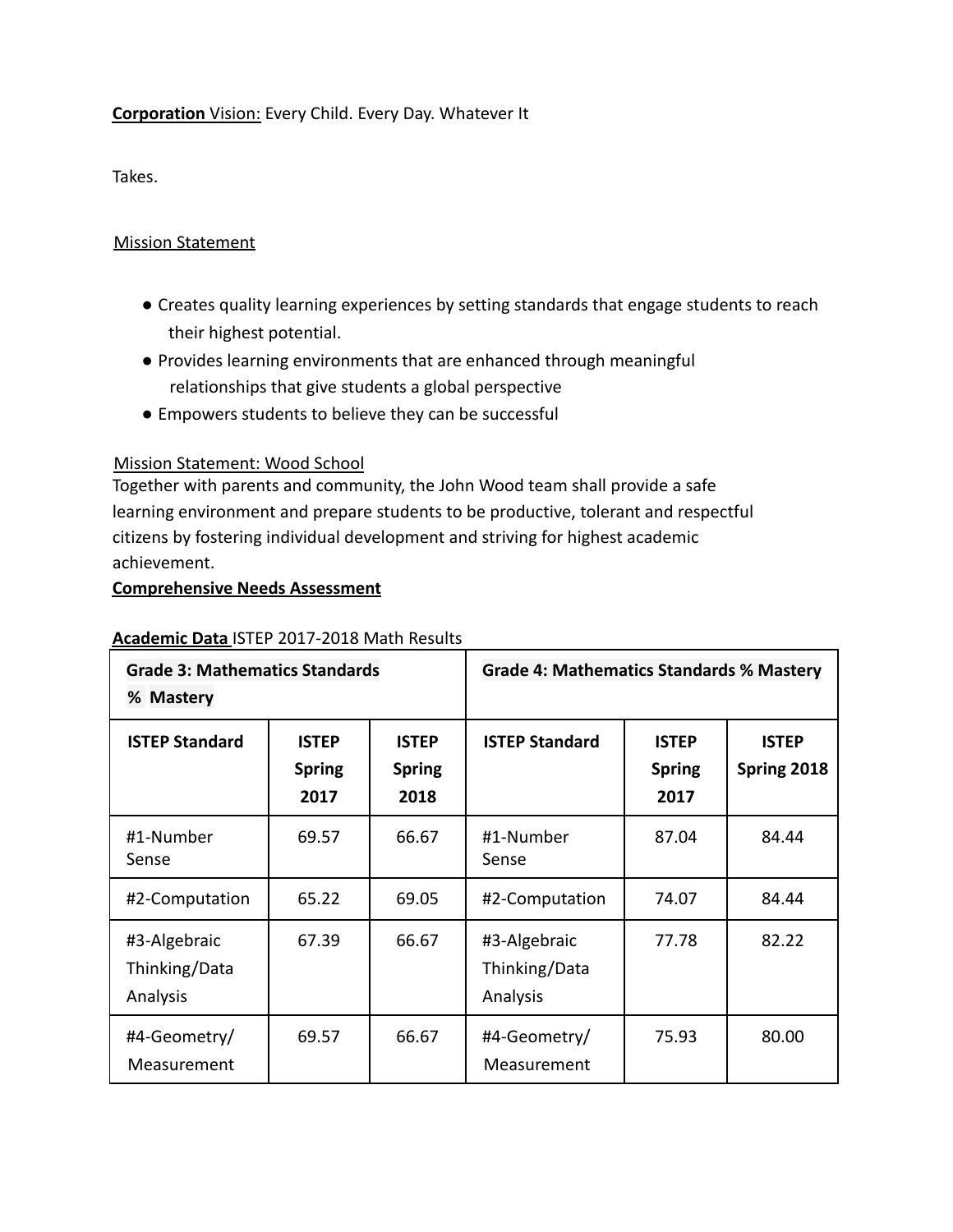| #5-Mathemati<br>cal Process | 63.04 | 69.05 | #5-Mathemati<br>cal Process | 50.00 |  |
|-----------------------------|-------|-------|-----------------------------|-------|--|
|                             |       |       |                             |       |  |

#### ISTEP 2017-2018 Language Arts Results

| <b>Grade 3: English/Language Arts</b><br><b>Standards % Mastery</b> |                                       |                                       | <b>Grade 4: English/Language Arts Standards</b><br>% Mastery |                                       |                             |
|---------------------------------------------------------------------|---------------------------------------|---------------------------------------|--------------------------------------------------------------|---------------------------------------|-----------------------------|
| <b>ISTEP Standard</b>                                               | <b>ISTEP</b><br><b>Spring</b><br>2017 | <b>ISTEP</b><br><b>Spring</b><br>2018 | <b>ISTEP Standard</b>                                        | <b>ISTEP</b><br><b>Spring</b><br>2017 | <b>ISTEP</b><br>Spring 2018 |
| #1-Reading<br>Literature                                            | 84.78                                 | 69.05                                 | #1-Reading<br>Literature                                     | 87.04                                 | 73.33                       |
| #2-Reading<br>Nonfiction and<br>Media Literacy                      | 86.96                                 | 76.19                                 | #2-Reading<br>Nonfiction and<br>Media Literacy               | 87.04                                 | 77.78                       |
| #3-Writing<br>Genres, Writing,<br>and<br><b>Research Process</b>    | 89.13                                 | 76.19                                 | #3-Writing Genres,<br>Writing, and<br>Research Process       | 90.74                                 | 77.78                       |
| #4-Writing:<br>Conventions of                                       | 89.13                                 | 73.81                                 | #4-Writing:<br>Conventions of                                | 90.74                                 | 80.00                       |

| <b>Standard English</b> |  |  | <b>Standard English</b> |  |  |
|-------------------------|--|--|-------------------------|--|--|
|-------------------------|--|--|-------------------------|--|--|

#### \*\*2018-2019 New ILearn Assessment

|                     | <b>2018-2019 ELA ILEARN</b> | 2020-2021 ELA ILEARN |      |       |
|---------------------|-----------------------------|----------------------|------|-------|
| Grade               | DNP%                        | PASS%                | DNP% | PASS% |
| 3                   | 49                          | 51                   | 82   | 18    |
| <b>MCSC Average</b> | 59                          |                      | 77   | 23    |
|                     | 44                          | 56                   | 64   | 36    |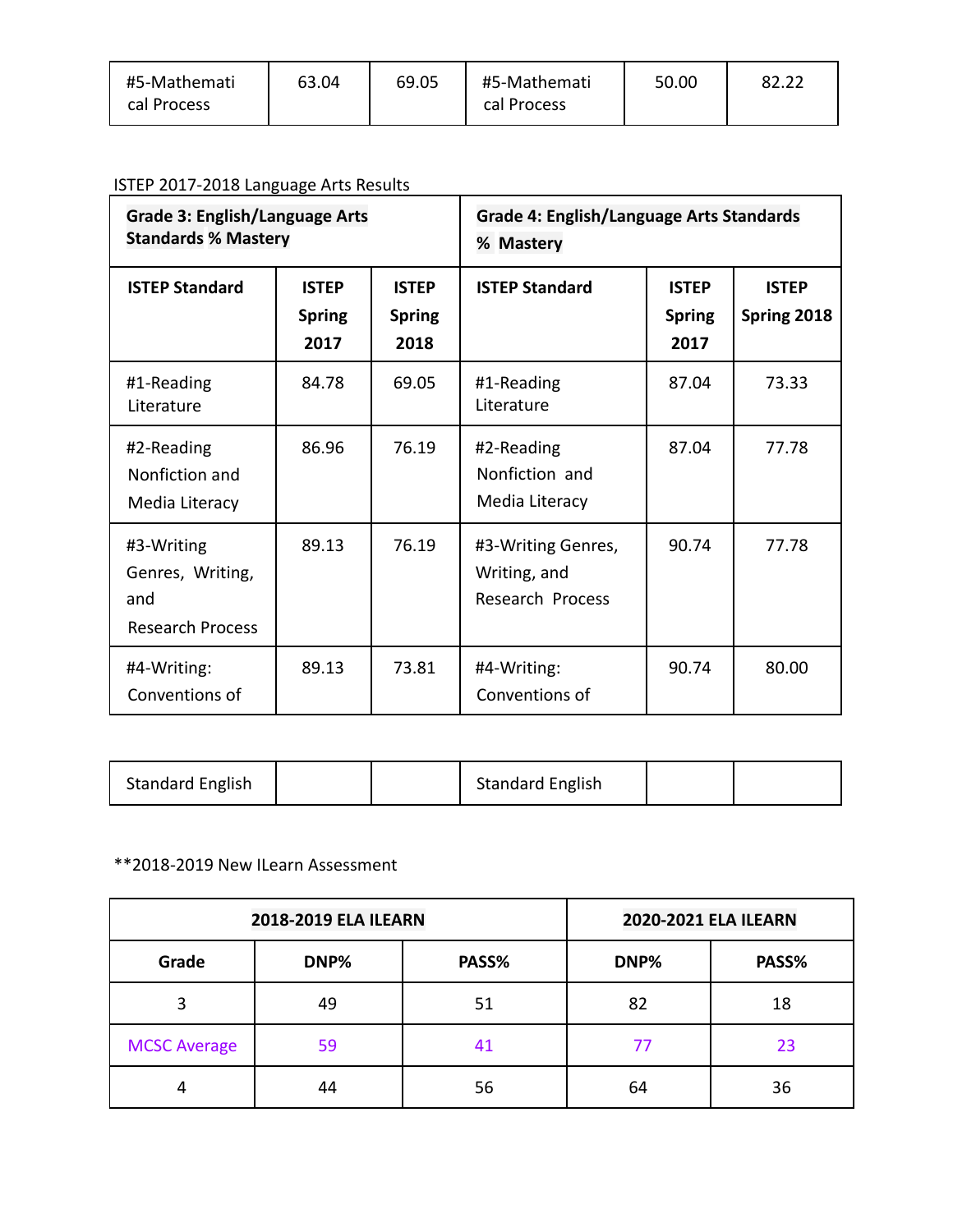| <b>MCSC Average</b> |  |  |  |  |
|---------------------|--|--|--|--|
|---------------------|--|--|--|--|

|                     | 2018-2019 Math ILEARN |       | 2020-2021 Math ILEARN |       |
|---------------------|-----------------------|-------|-----------------------|-------|
| Grade               | DNP%                  | PASS% | DNP%                  | PASS% |
| 3                   | 28.9                  | 71.1  | 80                    | 20    |
| <b>MCSC Average</b> | 43.8                  | 56.2  | 73                    | 27    |
| 4                   | 24.2                  | 75.8  | 50                    | 50    |
| <b>MCSC Average</b> | 45.5                  | 54.5  | 79                    | 21    |

#### **Fall 2018/Spring 2019/ Fall 2019/ Winter 2020/Winter 2021 IREADY Math % of Student Proficiency by Grade**  $\overline{1}$  , and the contract of the contract of the contract of the contract of the contract of the contract of the contract of the contract of the contract of the contract of the contract of the contract of the contract o

|                         |                                      | <b>Fall 2018</b>                   |                                             | <b>Spring</b><br>2019              |                                         | <b>Fall 2019</b>                   |                                         | Winter<br>2020                            |                                         | Winter<br>2021                     |
|-------------------------|--------------------------------------|------------------------------------|---------------------------------------------|------------------------------------|-----------------------------------------|------------------------------------|-----------------------------------------|-------------------------------------------|-----------------------------------------|------------------------------------|
| Grade                   | % On<br>or<br>Abo<br>ve<br>Lev<br>el | ℅<br><b>Bel</b><br>ow<br>Lev<br>el | %<br>On<br>or<br>Ab<br>OV<br>e<br>Le<br>vel | %<br><b>Bel</b><br>ow<br>Le<br>vel | %<br>On<br>or<br>Ab<br>ove<br>Lev<br>el | %<br><b>Belo</b><br>W<br>Lev<br>el | ℅<br>On<br>or<br>Ab<br>ove<br>Lev<br>el | %<br><b>Bel</b><br><b>OW</b><br>Lev<br>el | %<br>On<br>or<br>Ab<br>ove<br>Lev<br>el | %<br><b>Bel</b><br>ow<br>Lev<br>el |
| К                       | 8                                    | 92                                 | 78                                          | 22                                 | 13                                      | 87                                 | 49                                      | 51                                        | 34                                      | 66                                 |
| $\mathbf{1}$            | 13                                   | 87                                 | 55                                          | 45                                 | 4                                       | 96                                 | 21                                      | 79                                        | 32                                      | 68                                 |
| $\overline{\mathbf{2}}$ | 14                                   | 86                                 | 70                                          | 30                                 | 10                                      | 90                                 | 37                                      | 63                                        | 20                                      | 80                                 |
| 3                       | 24                                   | 76                                 | 77                                          | 23                                 | $\overline{\mathbf{z}}$                 | 93                                 | 39                                      | 61                                        | 10                                      | 90                                 |
| 4                       | 31                                   | 69                                 | 81                                          | 19                                 | 19                                      | 81                                 | 65                                      | 35                                        | 33                                      | 67                                 |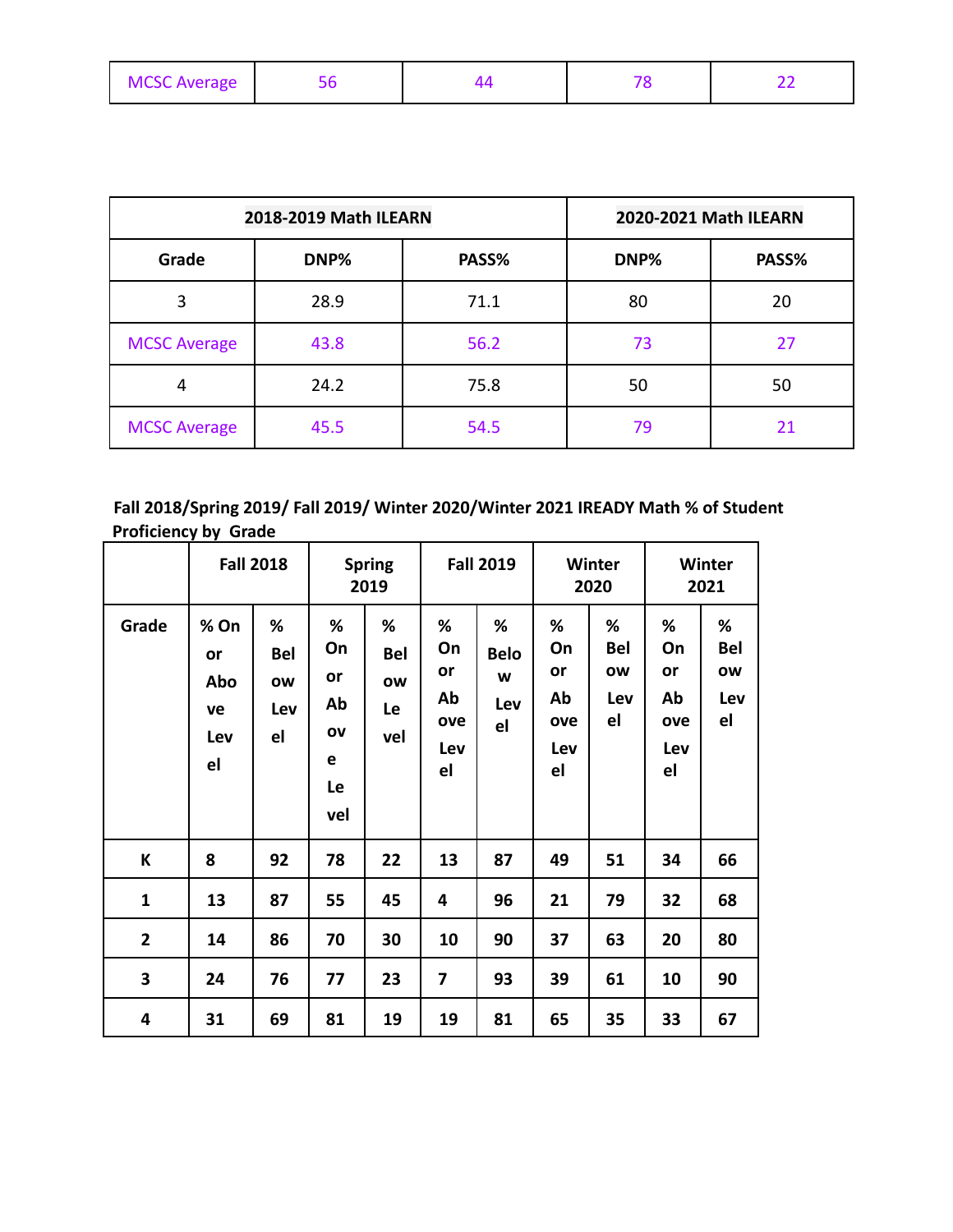|                         | <b>Fall 2018</b>                            |                                    | <b>Spring</b><br>2019                          |                                    | <b>Fall 2019</b>                        |                                       | Winter<br>2020                          |                                    | <b>Winter</b><br>2021                   |                                    |
|-------------------------|---------------------------------------------|------------------------------------|------------------------------------------------|------------------------------------|-----------------------------------------|---------------------------------------|-----------------------------------------|------------------------------------|-----------------------------------------|------------------------------------|
| Grade                   | %<br>On<br>or<br>Ab<br>ov<br>e<br>Le<br>vel | %<br><b>Bel</b><br>ow<br>Lev<br>el | $\%$<br>On<br>or<br>Ab<br>OV<br>e<br>Le<br>vel | %<br><b>Bel</b><br>ow<br>Lev<br>el | %<br>On<br>or<br>Abo<br>ve<br>Leve<br>ı | $\%$<br><b>Belo</b><br>W<br>Lev<br>el | %<br>On<br>or<br>Ab<br>ove<br>Lev<br>el | %<br><b>Bel</b><br>ow<br>Lev<br>el | %<br>On<br>or<br>Ab<br>ove<br>Lev<br>el | %<br><b>Bel</b><br>ow<br>Lev<br>el |
| К                       | 14                                          | 86                                 | 75                                             | 25                                 | 14                                      | 86                                    | 63                                      | 37                                 | 65                                      | 35                                 |
| $\mathbf{1}$            | 18                                          | 82                                 | 63                                             | 37                                 | 9                                       | 91                                    | 38                                      | 62                                 | 39                                      | 61                                 |
| $\overline{\mathbf{2}}$ | 30                                          | 70                                 | 74                                             | 26                                 | 16                                      | 84                                    | 45                                      | 55                                 | 36                                      | 64                                 |
| 3                       | 56                                          | 44                                 | 85                                             | 15                                 | 42                                      | 58                                    | 66                                      | 34                                 | 38                                      | 62                                 |
| 4                       | 19                                          | 81                                 | 60                                             | 40                                 | 25                                      | 75                                    | 55                                      | 45                                 | 30                                      | 70                                 |

**Fall 2018/Spring 2019/ Fall 2019/ Winter 2020/Winter 2021 IREADY Reading % of Student Proficiency by Grade**

#### **Attendance Data**

In studying the attendance data over two years, the data show that intentional and purposeful plans need to be in place to raise the overall attendance rate. Data is tracked by grade, by month, and the monthly averages for both years are shown below. An action plan and goal were developed to target the low percentages.

| Month           | 2016-2017 | 2017-2018 | 2018-2019 | 2019-2020 | 2020-2021 |
|-----------------|-----------|-----------|-----------|-----------|-----------|
| September       | 97.41     | 97.70     | 96.89     | 99.66     | 97.10     |
| <b>October</b>  | 95.99     | 96.93     | 96.71     | 95.46     | 96.86     |
| <b>November</b> | 96.11     | 95.90     | 96.07     | 95.08     | 98.17     |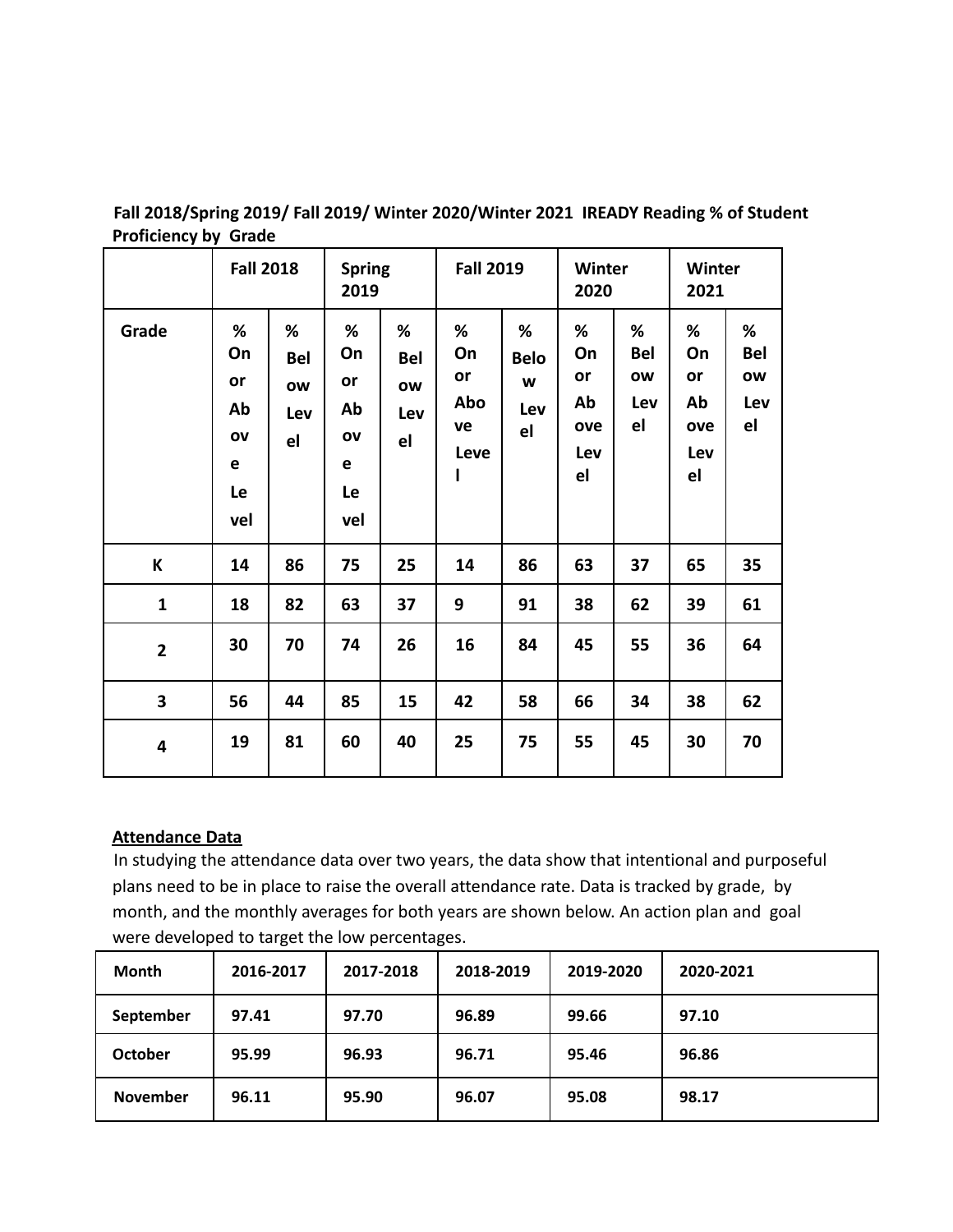| <b>December</b>             | 94.82 | 95.21 | 95.30 | 92.72 | 97.55 |
|-----------------------------|-------|-------|-------|-------|-------|
| January                     | 95.86 | 95.57 | 95.27 | 96.57 | 96.30 |
| February                    | 94.22 | 96.55 | 95.39 | 95.31 | 95.26 |
| <b>March</b>                | 93.99 | 96.04 | 97.25 | 94.32 | 94.21 |
| <b>April</b>                | 96.02 | 97.23 | 96.47 |       | 91.93 |
| May                         | 95.51 | 95.68 | 97.51 |       | 91.25 |
| <b>Total School</b><br>Year | 95.66 | 96.43 | 96.32 |       | 95.40 |

#### **Behavior**

#### **Data**

The number of suspensions, both in school and out, were reduced significantly during the

2016-2017 school year. Continuing to find ways to reduce suspensions in order to help students achieve greater success is a priority in the current plan. This year's plan focuses on reducing the number of students as well.

|                                                      | 2015-2016 | 2016-2017      | 2017-2018      | 2018-2019 | 2019-2020 | 2020-2021      |
|------------------------------------------------------|-----------|----------------|----------------|-----------|-----------|----------------|
| Conference with<br>Parent                            | 20        | $\overline{4}$ | 11             | 20        | 3         | $\overline{2}$ |
| <b>Bus Suspension</b>                                | 23        | $\overline{4}$ | $\overline{7}$ | 16        | 6         | $\mathbf 0$    |
| Combina<br>tion<br>Lunch/Re<br>cess<br>Detentio<br>n |           |                | 38             | 108       | 45        | $\mathbf{1}$   |
| In-school<br>Suspension                              | 5         | 17             | 9              | 43        | 36        | 9              |
| Out of School<br>Suspension                          | 27        | 58             | 56             | 68        | 60        | 33             |
| Lunch Detention                                      | 118       | 84             | 15             | 64        | 33        | $\mathbf{1}$   |
| Recess                                               | 475       | 180            | 185            | 161       | 82        | 14             |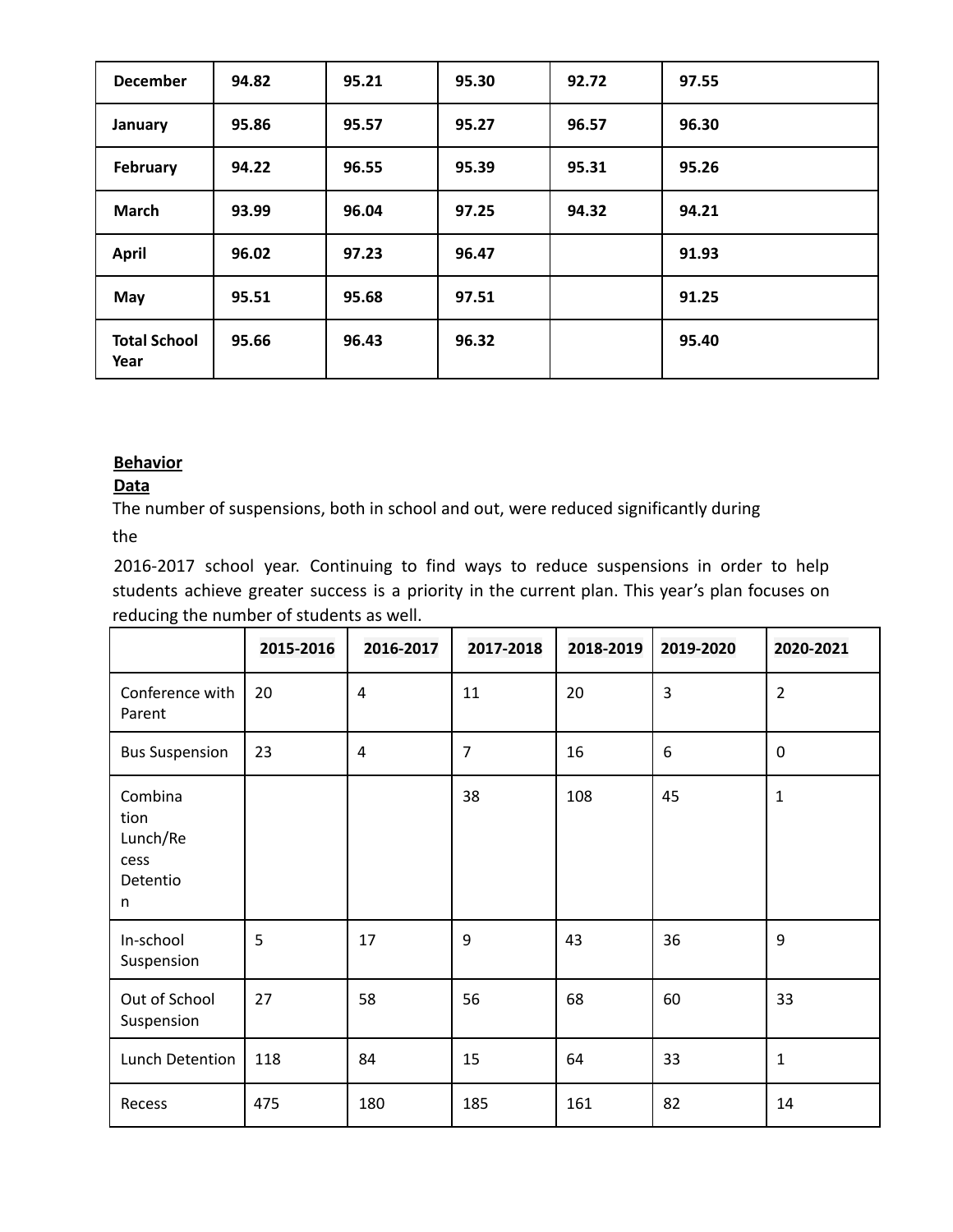| Detention             |    |    |                |                |    |
|-----------------------|----|----|----------------|----------------|----|
| Isolation             | 43 | 10 |                |                |    |
| Student<br>Conference |    |    | 24             | $9\,$          |    |
| Parent Call           |    |    | 22             | 16             | 8  |
| Time Out              |    |    | 13             | 30             | 11 |
| Writing<br>Assignment |    |    | $\overline{2}$ |                |    |
| Referral              |    |    |                | $\mathbf 1$    |    |
| Social Worker         |    |    |                | $\overline{2}$ |    |
| Warning               |    |    |                |                | 1  |

An analysis of the 2018 data led to the following observations and conclusions:

#### **Successes**

● Our third and fourth grade ILEARN scores are above the state average for Math and ELA in both grades.

#### **Areas of Weakness**

●

**Implementation of Schoolwide Reform Strategies**: **Focus Area: English/Language Arts**

School: John Wood Elementary School

The following is based on a Comprehensive Needs Assessment Data Dashboard that disaggregated data by subgroups and focus areas.

**June 2021 MEASURABLE OUTCOME:** At least 60% of students will be on or above grade level when taking the final iReady diagnostic test.

| <b>Focus Area</b> | iReady/ILEARN ELA Proficiency                                           |
|-------------------|-------------------------------------------------------------------------|
| <b>Root Cause</b> | ELA historical data shows that proficiency is not consistent over time. |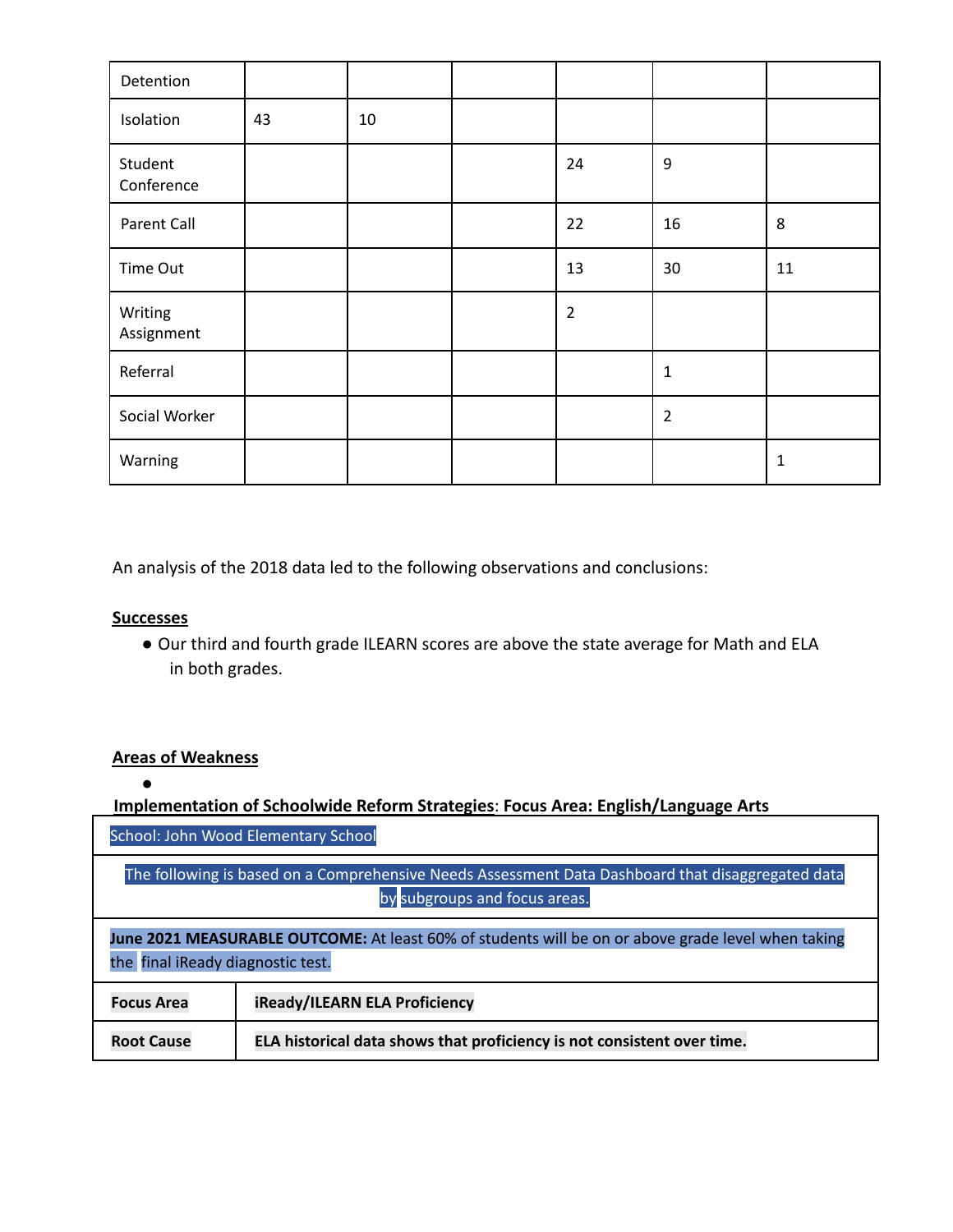| <b>Data Based</b><br><b>Rationale</b>                                                               | • See iReady data in SIP plan                                                                                                                                                                                                           |                       |                                                                                                                                                                                                                       |                     |
|-----------------------------------------------------------------------------------------------------|-----------------------------------------------------------------------------------------------------------------------------------------------------------------------------------------------------------------------------------------|-----------------------|-----------------------------------------------------------------------------------------------------------------------------------------------------------------------------------------------------------------------|---------------------|
| <b>Research-Ba</b><br>sed Goal                                                                      | Teachers are provided professional development that enables them to continuously<br>reflect, revise, and evaluate their classroom practices to improve learning outcomes<br>in both a structured collaborative setting and individually |                       |                                                                                                                                                                                                                       |                     |
| Evidence-Ba<br>sed<br><b>Intervention</b>                                                           | <b>Description:</b><br>The Marzano high leverage<br>elements will be a direct focus<br>during classroom observations.                                                                                                                   |                       | <b>Core Component (if applicable)</b><br>$\Box$ Safe Learning Environment<br>$\Box$ Technology<br>$\Box$ Curriculum<br>$\boxtimes$ Instruction<br>$\Box$ Assessment<br>$\Box$ Parent Participation<br>□District Level |                     |
| <b>Targeted</b><br><b>Group (for</b><br>focused data<br>analysis)                                   | Choose all that apply<br>□F/R Lunch □SPED □ELL □Ethnicity □High-Risk                                                                                                                                                                    |                       |                                                                                                                                                                                                                       |                     |
|                                                                                                     | <b>Professional Development Plan</b>                                                                                                                                                                                                    |                       |                                                                                                                                                                                                                       |                     |
| <b>Action Steps</b>                                                                                 | Description of Action                                                                                                                                                                                                                   | Person<br>Responsible | <b>Evidence of Success</b>                                                                                                                                                                                            | Date to<br>Evaluate |
| Marzano<br>Evaluation<br>Tool has been<br>altered to<br>focus on High<br>Yield<br><b>Strategies</b> | <b>Focused evaluations</b><br>will include certain<br>High Yield Strategies.                                                                                                                                                            | Administration        | Data for the<br>frequency of<br>observed High Yield<br><b>Strategies will</b><br>increase in<br>iObservation                                                                                                          | Monthly             |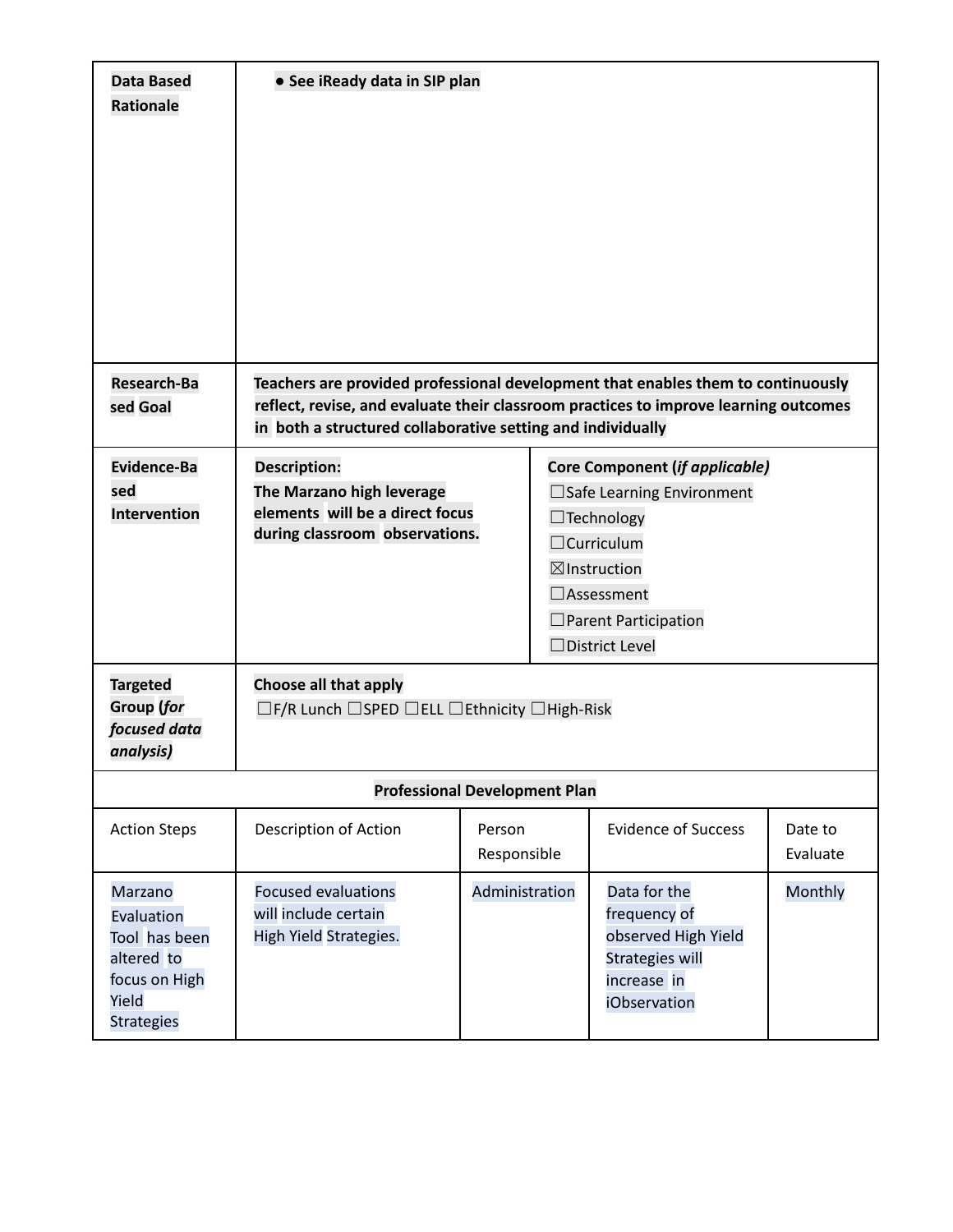| Data meetings<br>by grade level<br>with teachers | Grade levels will meet<br>with coach or<br>administrator to<br>evaluate data and<br>growth | Teachers,<br>coach,<br>administration | Small group and<br>differentiated<br>instruction | Monthly |
|--------------------------------------------------|--------------------------------------------------------------------------------------------|---------------------------------------|--------------------------------------------------|---------|
|--------------------------------------------------|--------------------------------------------------------------------------------------------|---------------------------------------|--------------------------------------------------|---------|

#### **Implementation of Schoolwide Reform Strategies: Focus Area: Mathematics**

|                                                  | by subgroups and focus areas.                                                                                                           | The following is based on a Comprehensive Needs Assessment Data Dashboard that disaggregated data                                                                                                               |  |  |  |  |
|--------------------------------------------------|-----------------------------------------------------------------------------------------------------------------------------------------|-----------------------------------------------------------------------------------------------------------------------------------------------------------------------------------------------------------------|--|--|--|--|
|                                                  | June 2021 MEASURABLE OUTCOME: At least 60% of students will be on or above grade level when taking<br>the final iReady diagnostic test. |                                                                                                                                                                                                                 |  |  |  |  |
| <b>Focus Area</b>                                | <b>ILEARN/iReady Proficiency</b>                                                                                                        |                                                                                                                                                                                                                 |  |  |  |  |
| <b>Root Cause</b>                                | Math historical data shows that proficiency is not consistent over time.                                                                |                                                                                                                                                                                                                 |  |  |  |  |
| <b>Data Based</b><br><b>Rationale</b>            | • See iReady data in SIP plan                                                                                                           |                                                                                                                                                                                                                 |  |  |  |  |
| Research-Ba<br>sed Goal                          | in both a structured collaborative setting and individually                                                                             | Teachers are provided professional development that enables them to continuously<br>reflect, revise, and evaluate their classroom practices to improve learning outcomes                                        |  |  |  |  |
| <b>Evidence-Ba</b><br>sed<br><b>Intervention</b> | <b>Description:</b><br>The Marzano high leverage<br>elements will be a direct focus<br>during classroom observations.                   | Core Component (if applicable)<br>$\Box$ Safe Learning Environment<br>$\Box$ Technology<br>$\Box$ Curriculum<br>$\boxtimes$ Instruction<br>$\Box$ Assessment<br>$\Box$ Parent Participation<br>□ District Level |  |  |  |  |
| <b>Targeted</b><br><b>Group (for</b>             | Choose all that apply<br>□F/R Lunch □SPED □ELL □Ethnicity □High-Risk                                                                    |                                                                                                                                                                                                                 |  |  |  |  |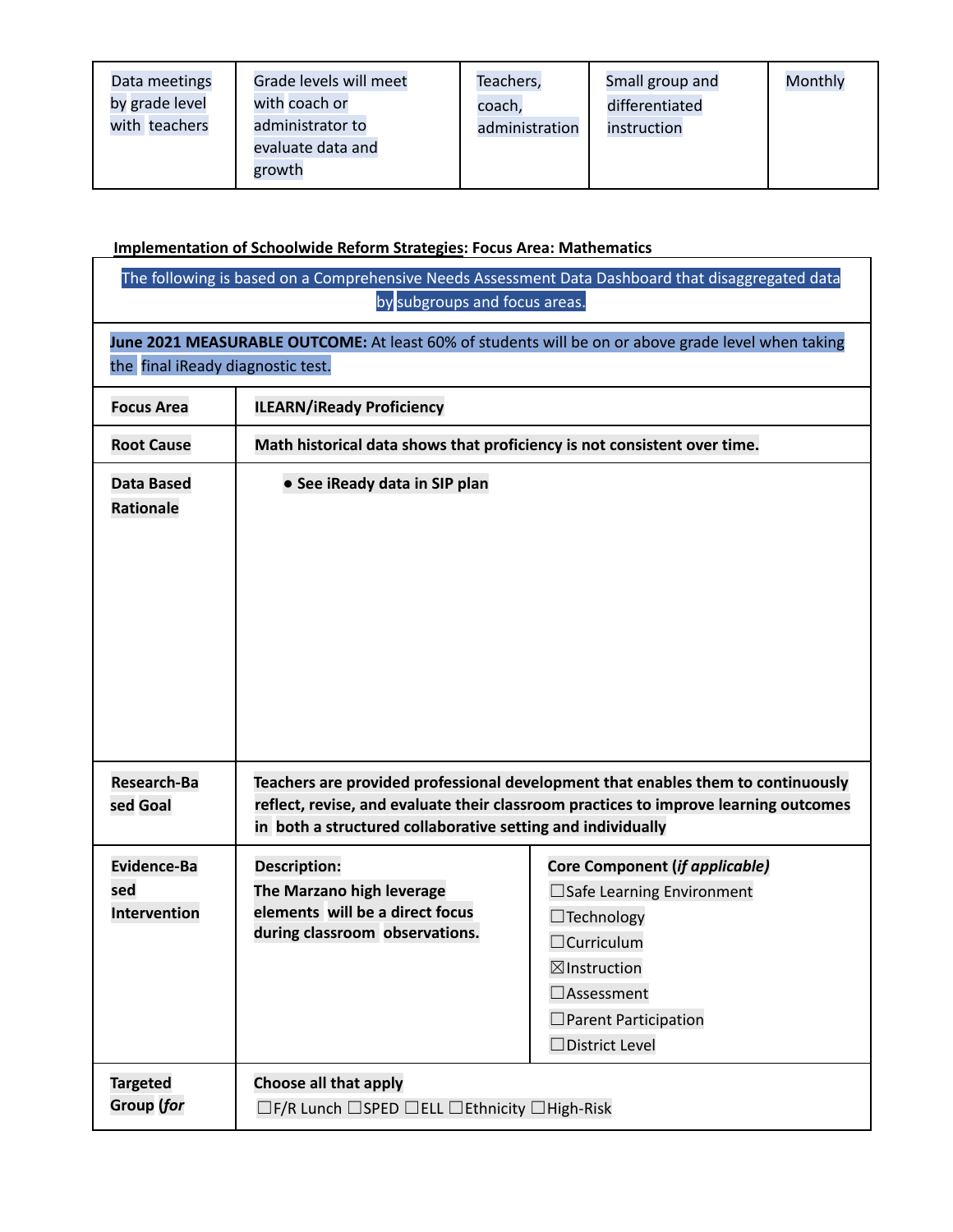| focused data<br>analysis)                                                                                  |                                                                              |                                      |                                                                                                 |                     |
|------------------------------------------------------------------------------------------------------------|------------------------------------------------------------------------------|--------------------------------------|-------------------------------------------------------------------------------------------------|---------------------|
|                                                                                                            |                                                                              | <b>Professional Development Plan</b> |                                                                                                 |                     |
| <b>Action Steps</b>                                                                                        | Description of Action                                                        | Person<br>Responsible                | <b>Evidence of Success</b>                                                                      | Date to<br>Evaluate |
| <b>Marzano</b><br>Evaluation<br>Tool has been<br>altered to<br>focus on High<br>Yield<br><b>Strategies</b> | <b>Focused evaluations</b><br>will include certain<br>High Yield Strategies. | Administration                       | Data for the frequency<br>of observed High Yield<br>Strategies will increase<br>in iObservation | Monthly             |

| Data meetings<br>by grade level<br>with teachers | Grade levels will<br>meet with coach or<br>administrator to<br>evaluate data and<br>growth | Teachers,<br>coach,<br>administratio | Small group and<br>differentiated<br>instruction | Monthly |
|--------------------------------------------------|--------------------------------------------------------------------------------------------|--------------------------------------|--------------------------------------------------|---------|
|--------------------------------------------------|--------------------------------------------------------------------------------------------|--------------------------------------|--------------------------------------------------|---------|

#### **Implementation of Schoolwide Reform Strategies: Focus Area: Attendance**

School: John Wood Elementary School

The following is based on a Comprehensive Needs Assessment Data Dashboard that disaggregated data by subgroups and focus areas.

**June 2021 MEASURABLE OUTCOME: If Wood Elementary consistently uses multiple forms of data to monitor attendance and follows the MCSC attendance protocols then Wood students will achieve a 97% plus attendance rate.**

| <b>Focus Area</b>                     | <b>Attendance</b>                                                                           |
|---------------------------------------|---------------------------------------------------------------------------------------------|
| <b>Root Cause</b>                     | A targeted population of students exhibit chronic absenteeism.                              |
| <b>Data Based</b><br><b>Rationale</b> | In the 2020-2021 school year, Wood elementary had an average<br>attendance rate of 95.40.%. |
| <b>Research-Ba</b><br>sed Goal        | A specific schedule and process are used to monitor processes.                              |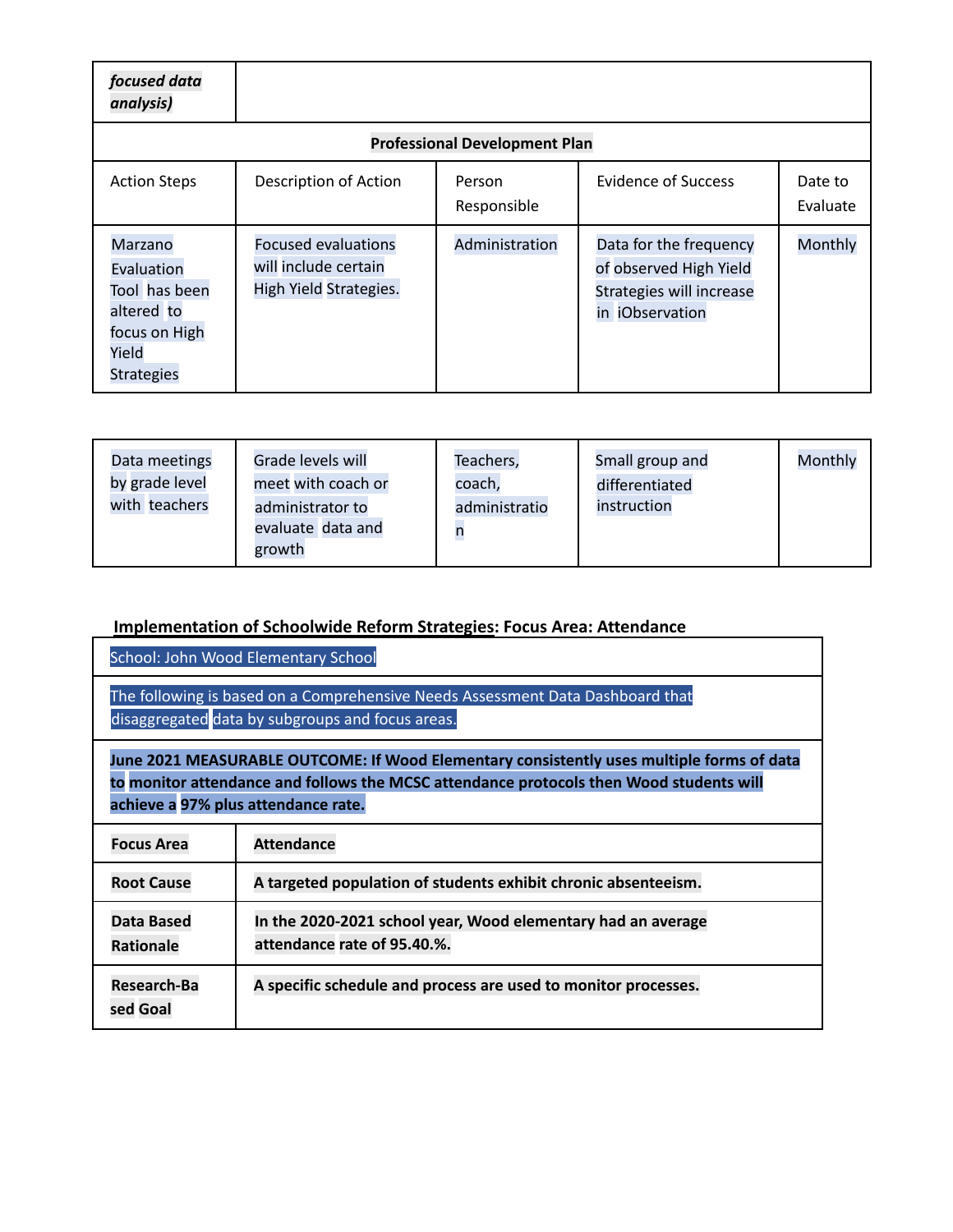| Evidence-Ba<br>sed<br><b>Intervention</b>                                             | <b>Description:</b><br><b>The Merrillville School</b><br>Corporation attendance/truancy<br>policy<br><b>Merrillville Truancy Court</b>                                                           |                                                             | <b>Core Component (if</b><br>applicable) ⊠Safe Learning<br>Environment<br>$\Box$ Technology<br>$\Box$ Curriculum<br>$\Box$ Instruction<br>$\Box$ Assessment<br>$\square$ Parent Participation<br>$\Box$ District Level |                     |
|---------------------------------------------------------------------------------------|--------------------------------------------------------------------------------------------------------------------------------------------------------------------------------------------------|-------------------------------------------------------------|------------------------------------------------------------------------------------------------------------------------------------------------------------------------------------------------------------------------|---------------------|
| <b>Targeted</b><br><b>Group (for</b><br>focused data<br>analysis)                     | Choose all that apply                                                                                                                                                                            | □F/R Lunch □SPED □ELL □Ethnicity □High-Risk                 |                                                                                                                                                                                                                        |                     |
|                                                                                       |                                                                                                                                                                                                  | <b>Professional Development Plan</b>                        |                                                                                                                                                                                                                        |                     |
| <b>Action Steps</b>                                                                   | Description of<br>Action                                                                                                                                                                         | Person<br>Responsible                                       | Evidence of<br><b>Success</b>                                                                                                                                                                                          | Date to<br>Evaluate |
| Run<br>attendance<br>data weekly<br>and analyze<br>unexcused<br>absences &<br>tardies | Each Friday,<br>attendance<br>team will<br>meet to<br>analyze student<br>absences and<br>tardies.                                                                                                | Attendance<br>secretary,<br>social worker,<br>administrator | Consistency and<br>running reports<br>and analysis of<br>data                                                                                                                                                          | Weekly              |
| Following<br><b>MCSC</b> truancy<br>program with<br>fidelity.                         | Parent contact<br>prior to 5 days<br>of unexcused<br>absences, letter<br>sent at 5 days of<br>unexcused<br>absences,<br>referral to<br>truancy court<br>after 9 days of<br>unexcused<br>absences | Attendance<br>secretary,<br>social worker,<br>administrator | Documentation<br>of letters and<br>conferences                                                                                                                                                                         | Weekly              |

#### **Implementation of Schoolwide Reform Strategies: Focus Area: Behavior**

School: John Wood Elementary School

The following is based on a Comprehensive Needs Assessment Data Dashboard that disaggregated data by subgroups and focus areas.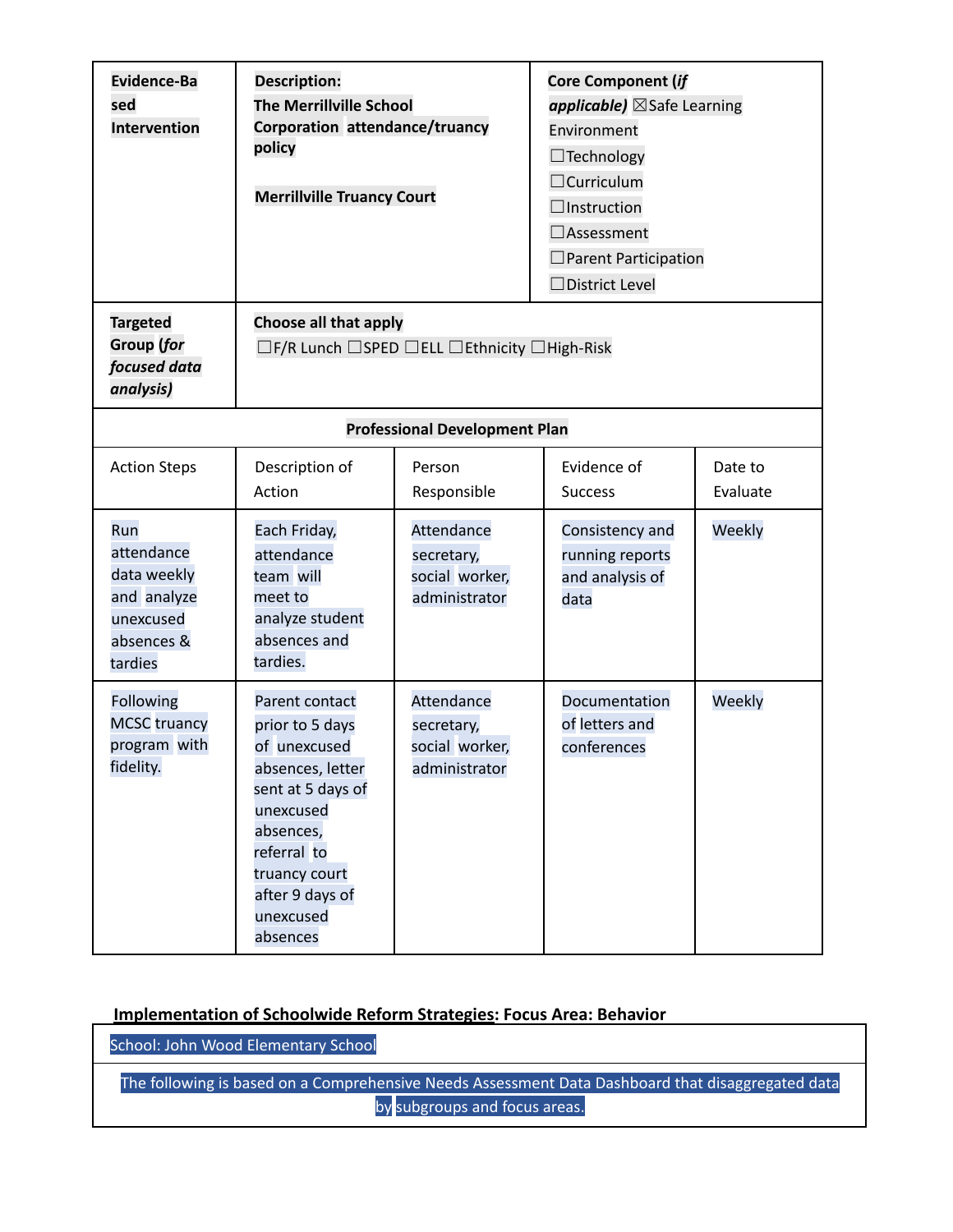| June 2021 MEASURABLE OUTCOME: Reduce the number of students who receive in and out of<br>school suspensions as a consequence, excluding students in the ED program.                                                                                                |                                                                                                                                                                                                                                                                                            |                               |                                                    |                     |
|--------------------------------------------------------------------------------------------------------------------------------------------------------------------------------------------------------------------------------------------------------------------|--------------------------------------------------------------------------------------------------------------------------------------------------------------------------------------------------------------------------------------------------------------------------------------------|-------------------------------|----------------------------------------------------|---------------------|
| <b>Focus Area</b>                                                                                                                                                                                                                                                  | <b>Behavior</b>                                                                                                                                                                                                                                                                            |                               |                                                    |                     |
| <b>Root Cause</b>                                                                                                                                                                                                                                                  | 60 Out of school suspensions assigned in two trimesters in 2019-2020.<br>46 Out of school suspensions assigned in one trimester in 2020-2021.                                                                                                                                              |                               |                                                    |                     |
| <b>OSS historical data:</b><br><b>Data Based</b><br>2018-2019: 42/68 OSS (excluding students in ED & Autism<br><b>Rationale</b><br>settings)<br>2019-2020: 21/60 OSS (excluding students in ED setting)<br>2020-2021: 20/46 OSS (excluding students in ED setting) |                                                                                                                                                                                                                                                                                            |                               |                                                    |                     |
| Research-Ba<br>Teachers hold high expectations for all students academically and behaviorally<br>as evidenced in their practice.<br>sed Goal                                                                                                                       |                                                                                                                                                                                                                                                                                            |                               |                                                    |                     |
| <b>Evidence-Ba</b><br>sed<br><b>Intervention</b>                                                                                                                                                                                                                   | <b>Description:</b><br>Core Component (if applicable)<br><b>PBIS</b><br>⊠Safe Learning Environment<br><b>Restorative Practices</b><br>$\Box$ Technology<br><b>PATHS</b><br>$\Box$ Curriculum<br>$\Box$ Instruction<br>$\Box$ Assessment<br>$\Box$ Parent Participation<br>□ District Level |                               |                                                    |                     |
| <b>Targeted</b><br>Group (for<br>focused data<br>analysis)                                                                                                                                                                                                         | Choose all that apply<br>$\Box$ F/R Lunch $\Box$ SPED $\Box$ ELL $\Box$ Ethnicity $\Box$ High-Risk                                                                                                                                                                                         |                               |                                                    |                     |
|                                                                                                                                                                                                                                                                    | <b>Professional Development Plan</b>                                                                                                                                                                                                                                                       |                               |                                                    |                     |
| <b>Action Steps</b>                                                                                                                                                                                                                                                | Description of Action                                                                                                                                                                                                                                                                      | Person<br>Respo<br>nsi ble    | <b>Evidence of Success</b>                         | Date to<br>Evaluate |
| <b>Monthly PBIS</b><br>committee<br>meetings to<br>monitor<br>discipline data                                                                                                                                                                                      | School PBIS committee will meet<br>monthly to analyze and discuss<br>referrals and ways to decrease<br>them                                                                                                                                                                                | <b>PBIS</b><br>commit<br>te e | Committee<br>meeting minutes<br><b>HUG data</b>    | Monthly             |
| Schoolwide<br><b>PBIS</b> initial<br>and<br>refresher training                                                                                                                                                                                                     | Staff will review PBIS with all<br>students to go over expectations in<br>all areas of the building                                                                                                                                                                                        | <b>Staff</b>                  | <b>Students will</b><br>participate in<br>training | Monthly             |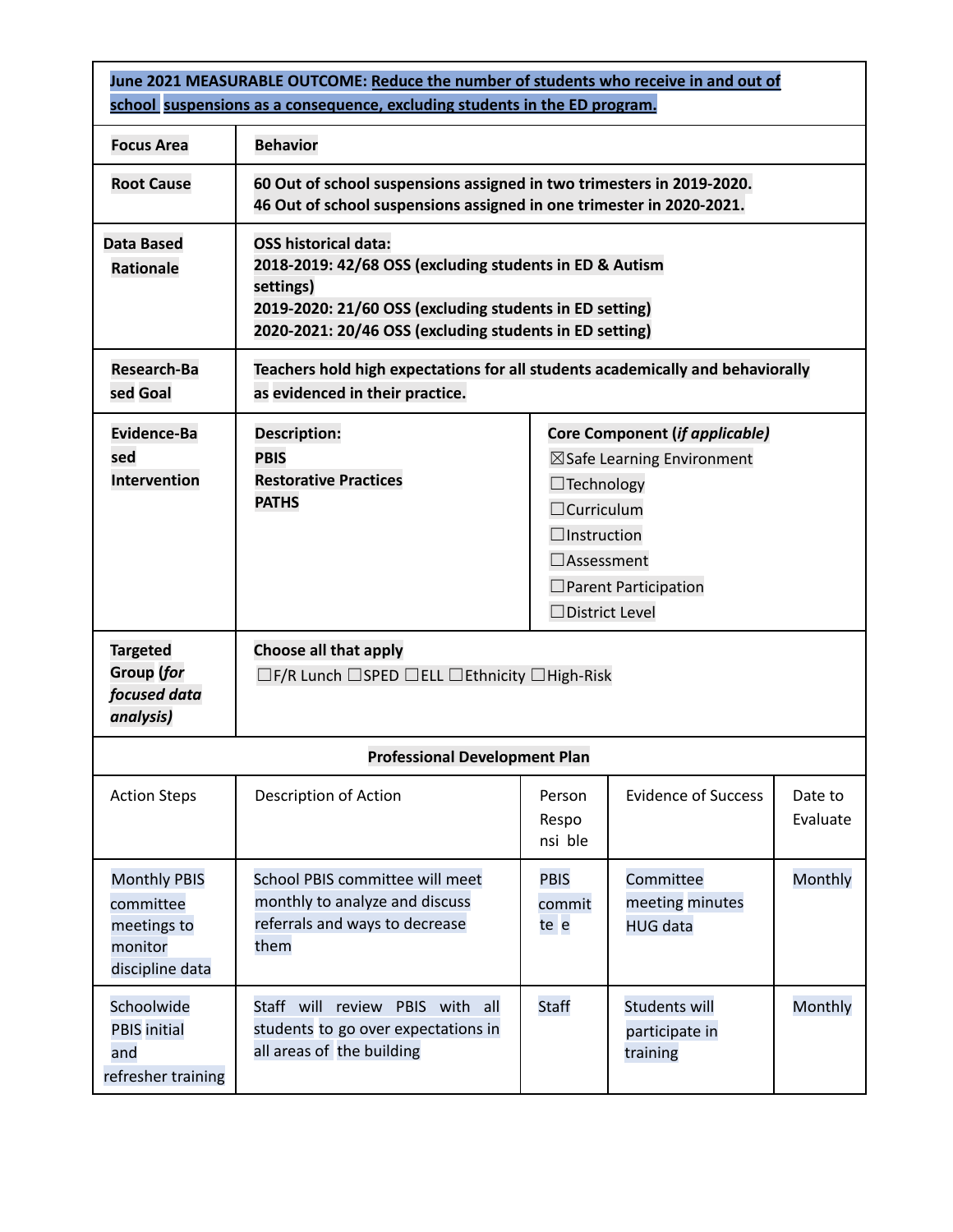| <b>New Student</b><br>Orientation | New students and parents will<br>receive information regarding PBIS<br>and behavioral expectations                 | Teache<br>rs,<br>admini<br>str<br>ation | Percentage of<br>parents/students<br>in attendance                     | Monthly. |
|-----------------------------------|--------------------------------------------------------------------------------------------------------------------|-----------------------------------------|------------------------------------------------------------------------|----------|
| 90 minute<br>teacher meeting      | All staff will meet to go over<br>initiatives and data to drive<br>strategies to implement in the<br>upcoming year | Administ<br>ration/<br><b>Staff</b>     | Teachers will be<br>informed on<br>behavior matrix<br>and expectations | Monthly  |

### **Highly Qualified Paraprofessionals Information**

| <b>HQ Information</b> | <b>Name</b>    | <b>Position</b>                | <b>Hire Date</b> |
|-----------------------|----------------|--------------------------------|------------------|
| Para Pro              | Jennifer Hill  | Instructional/Behavioral Aide  | 8/22/16          |
| <b>Bachelors</b>      | Carlita Echols | Elementary Library Coordinator | 8/25/04          |
| Para Pro              | Mary Langer    | Title I Aide                   | 11/10/14         |
| 173 hours higher ed   | Cecilia Moore  | <b>ESL Aide</b>                | 8/14/19          |

#### **Highly Qualified Teacher Information**

| <b>LAST NAME</b>    | <b>FIRST</b><br><b>NAME</b> | <b>LICENSE SUBJECT</b>                                              | <b>EXP. DATE</b> | License# | <b>ASSIGNMENT</b>            |
|---------------------|-----------------------------|---------------------------------------------------------------------|------------------|----------|------------------------------|
| Gates               | <b>Bridget</b>              | general elementary<br>(reading endorsement<br>1-6 $\frac{7}{8}$ nd) | life             | 1205667  | <b>REM</b><br><b>READING</b> |
| Shalla              | Michele                     | general elementary                                                  | 8/3/2028         | 1205664  | <b>KDG</b>                   |
| Timmerman           | <b>Barbara</b>              | music: choral, general and<br>instrumental (all grade<br>major)     | 5/23/2031        | 1115837  | <b>GEN MUS</b>               |
| Farver              | Laurie                      | Rules 2002/ elementary/primary                                      | 8/25/2025        | 1530736  | Grade 3                      |
| Pace                | Sarah                       | general elementary;<br>reading; kindergarten                        | 3/22/2023        | 1081435  | Grade 1                      |
| Vlassopoulo<br>s    | Morgan                      | Early Childhood, General<br>Elementary and Kindergarten             | 6/9/2022         | 1546354  | Grade 4                      |
| Anderson            | Stacie                      | <b>Rules 2002</b><br>elementary/intermediate                        | 4/27/2025        | 1608390  | <b>KDG</b>                   |
| Carney<br>(Grattan) | Lauren                      | Rules 2002: Elementary/<br>Intermediate/Primary                     | 7/16/2023        | 1619926  | Grade 2                      |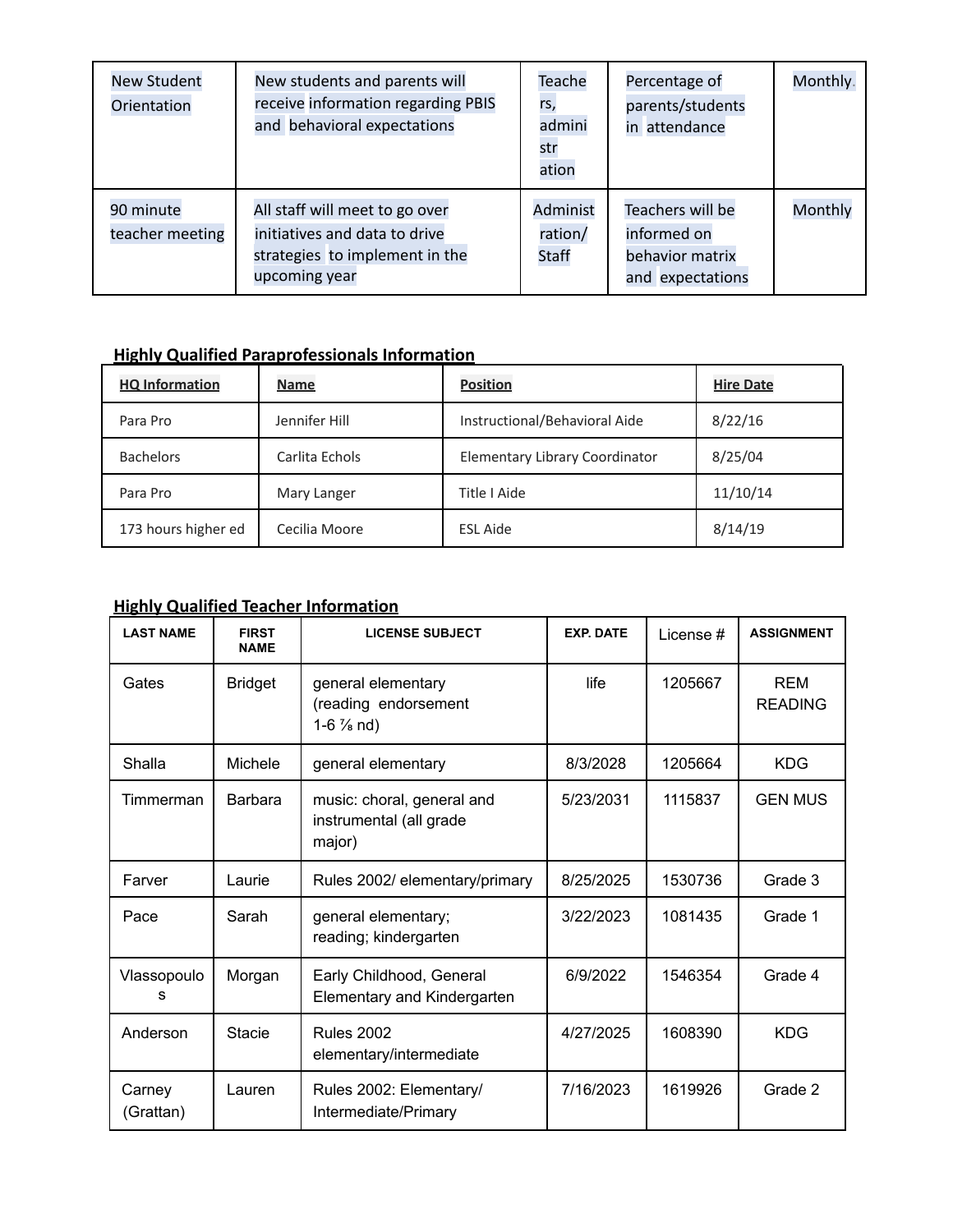| Mahy            | Margaret  | Rules 46-47 General<br>Elementary                                     | 3/26/2023 | 1408443  | Grade 3      |
|-----------------|-----------|-----------------------------------------------------------------------|-----------|----------|--------------|
| <b>Battista</b> | Thomas    | Rules 2002- Health REPA<br>CTE FACS & PE                              | 6/8/2021  | 1568217  | PE/Health    |
| Welsh           | Amber     | <b>REPA Inst. Initial</b><br><b>Elementary Generalist P-3</b>         | 5/11/2026 | 10099733 | Grade 1      |
| Foster          | Michelle  | Rules 46-47-General<br>Elementary-1-6                                 | 5/28/2024 | 1345936  | Grade 2      |
| Scott           | Elizabeth | <b>REPA Elementary Generalists</b>                                    | 7/8/2022  | 10142336 | Kindergarten |
| Guzman          | Ann       | English major, Senior<br>High/Junior Middle School,<br>ESL Minor K-12 | 6/25/2024 | 1422135  | <b>ESL</b>   |
| Marshall        | Alaina    | Elementary/Intermediate<br>Generalist                                 | 8/11/21   | 1564274  | Grade 2      |
|                 |           |                                                                       |           |          |              |

| --<br>110c<br>10040444<br>ייי<br>Jonasma<br>' irade<br>Jamie<br>Elementary/Intermediate<br>bľZ<br>' Z U |  |  |  |  |  |  |
|---------------------------------------------------------------------------------------------------------|--|--|--|--|--|--|
|---------------------------------------------------------------------------------------------------------|--|--|--|--|--|--|

|       |      | Generalist                            |         |         |         |
|-------|------|---------------------------------------|---------|---------|---------|
| Cseke | Joan | Elementary/Intermediate<br>Generalist | 11/4/23 | 1601485 | Grade 3 |

#### **Professional Development**

Merrillville Community School Corporation (MCSC) is devoting professional development programs in support of data driven decision making in order to drive curriculum and instructional decision making with alignment of all systems. This work will support the implementation of data driven decision making at the classroom, school and district levels. This work will drive curriculum and instructional alignment.

#### **Wood Professional Development Calendar 2021-2022**

| Date     | <b>Host School</b> | <b>Topic</b>                  |
|----------|--------------------|-------------------------------|
| 08/19/21 |                    | <b>Staff Meeting</b>          |
| 08/26/21 |                    | <b>GCN Trainings</b>          |
| 09/02/21 |                    | <b>PLC Refresher</b>          |
| 09/07/21 |                    |                               |
| 09/16/21 |                    | School-wide PLC collaboration |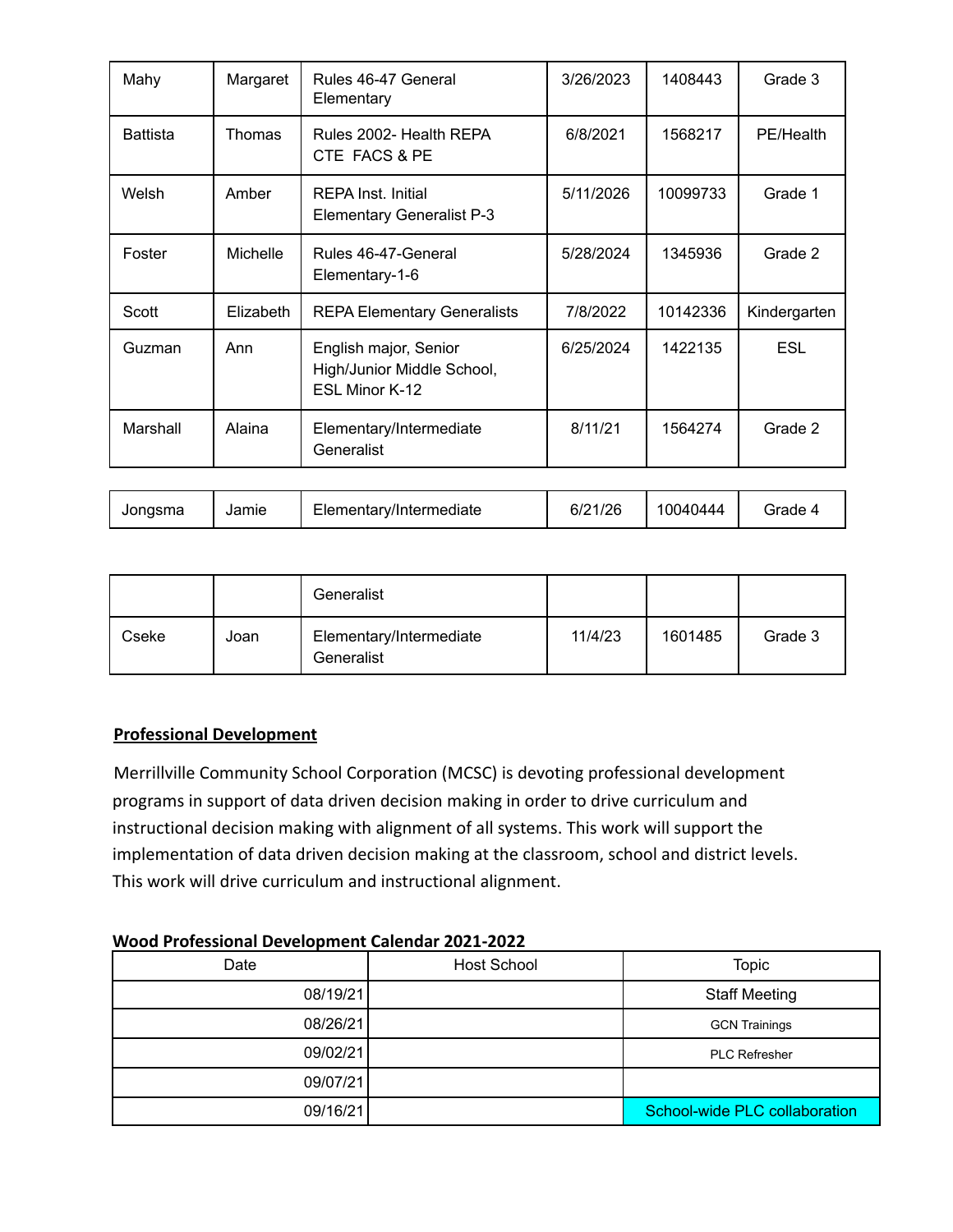| 09/23/21 | <b>Fieler</b> | <b>Cross-Grade level Collaboration</b><br>(District)            |
|----------|---------------|-----------------------------------------------------------------|
| 09/30/21 |               | <b>Vertical Alignment</b>                                       |
| 10/07/21 |               | School-wide PLC collaboration                                   |
| 10/14/21 |               | <b>ESL/McKinney</b><br>Vento/Antibullying/Mandated<br>Reporting |
| 10/21/21 |               | Day Prior to Fall Break                                         |
| 10/28/21 | Iddings       | <b>Cross-Grade level Collaboration</b><br>(District)            |
| 11/04/21 |               | <b>Vertical Alignment</b>                                       |
| 11/11/21 |               | Parent Teacher Conference Prep                                  |
| 11/18/21 |               | <b>Parent Teacher Conferences</b>                               |
| 12/02/21 |               | School-wide PLC collaboration                                   |
| 12/09/21 | <b>Miller</b> | <b>Cross-Grade level Collaboration</b><br>(District)            |
| 01/06/22 |               | Teambuilding                                                    |
| 01/13/22 |               | <b>Vertical Alignment</b>                                       |
| 01/20/22 |               | School-wide PLC collaboration                                   |
| 01/27/22 | <b>Salk</b>   | <b>Cross-Grade level Collaboration</b><br>(District)            |
| 2/3/22   |               | <b>Building iReady</b>                                          |
| 02/10/22 |               | <b>Vertical Alignment</b>                                       |
| 02/17/22 |               | School-wide PLC collaboration                                   |
| 02/24/21 | Wood          | <b>Cross-Grade level Collaboration</b><br>(District)            |
| 03/03/22 |               | <b>Vertical Alignment</b>                                       |
| 03/10/22 |               | School-wide PLC collaboration                                   |
| 03/17/22 | <b>Fieler</b> | <b>Cross-Grade level Collaboration</b><br>(District)            |
| 03/24/22 |               | <b>Vertical Alignment</b>                                       |
| 04/07/22 |               | School-wide PLC collaboration                                   |
| 04/14/22 | Iddings       | <b>Cross-Grade level Collaboration</b><br>(District)            |
| 04/21/22 |               | <b>Vertical Alignment</b>                                       |
| 04/28/22 |               | School-wide PLC collaboration                                   |
| 05/05/22 | <b>Miller</b> | <b>Cross-Grade level Collaboration</b><br>(District)            |
| 05/12/22 |               | <b>Vertical Alignment</b>                                       |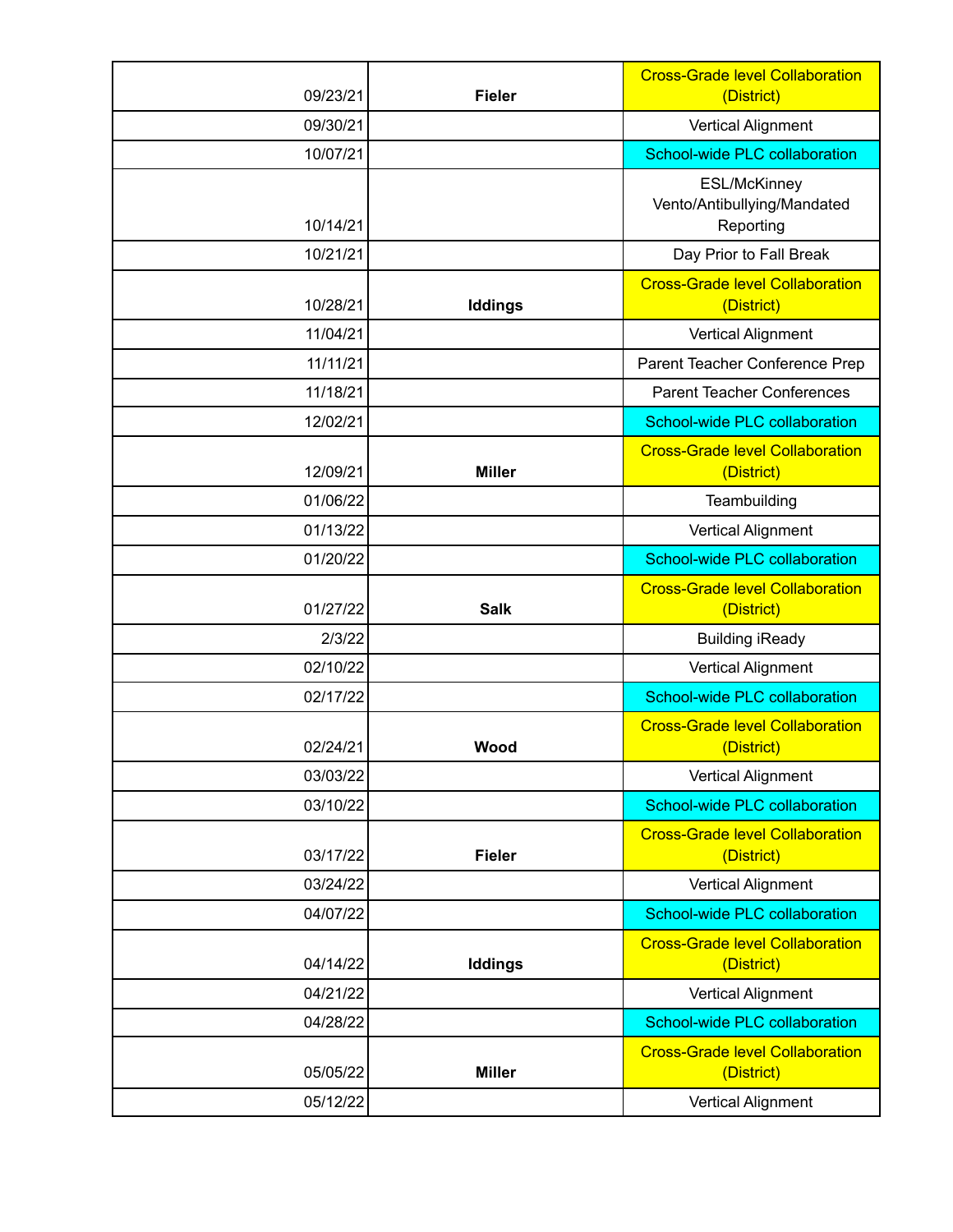| 05/19/22 | <b>TBD</b>          |
|----------|---------------------|
| 05/26/22 | Class Lists         |
| 06/02/22 | Early Release/No PD |
|          |                     |

#### **Plan to Attract Highly Qualified Teachers**

The Merrillville Community School Corporation attracts qualified teachers by:

- Attending Job Fairs
- Working with Colleges and Universities to host and recruit student teachers
- Providing opportunities for observing and student teaching placements
- Advertising in local and national publications.

In addition, the Corporation incorporates a multi-tiered application, interview and evaluation process that strives to initially select the most qualified individuals from the pool of available candidates. Once employed the Corporation offers continued support to new staff members which includes:

- An orientation week prior to the start of the year
- New teacher staff development
- The assignment of a mentor

#### **District Teacher Mentoring Program**

Teachers new to the Merrillville School Corporation are assigned a mentor and attend mentor training designed and presented by the Northwest Indiana Educational Service Center. The Mentor program is a two-year program that prepares individuals to meet certification requirements in the State of Indiana. A portfolio, from the individual's content area, is one of the culminating requirements of the program. In addition, all teachers are involved in professional development sessions utilizing a positive behavior in schools (PBIS) approach to support instructional efforts.

#### **Teacher Mentoring Program**

The Wood administrator meets with all teachers every Thursday afternoon from 2:05-3:05 PM to provide professional development opportunities and strategies for instructional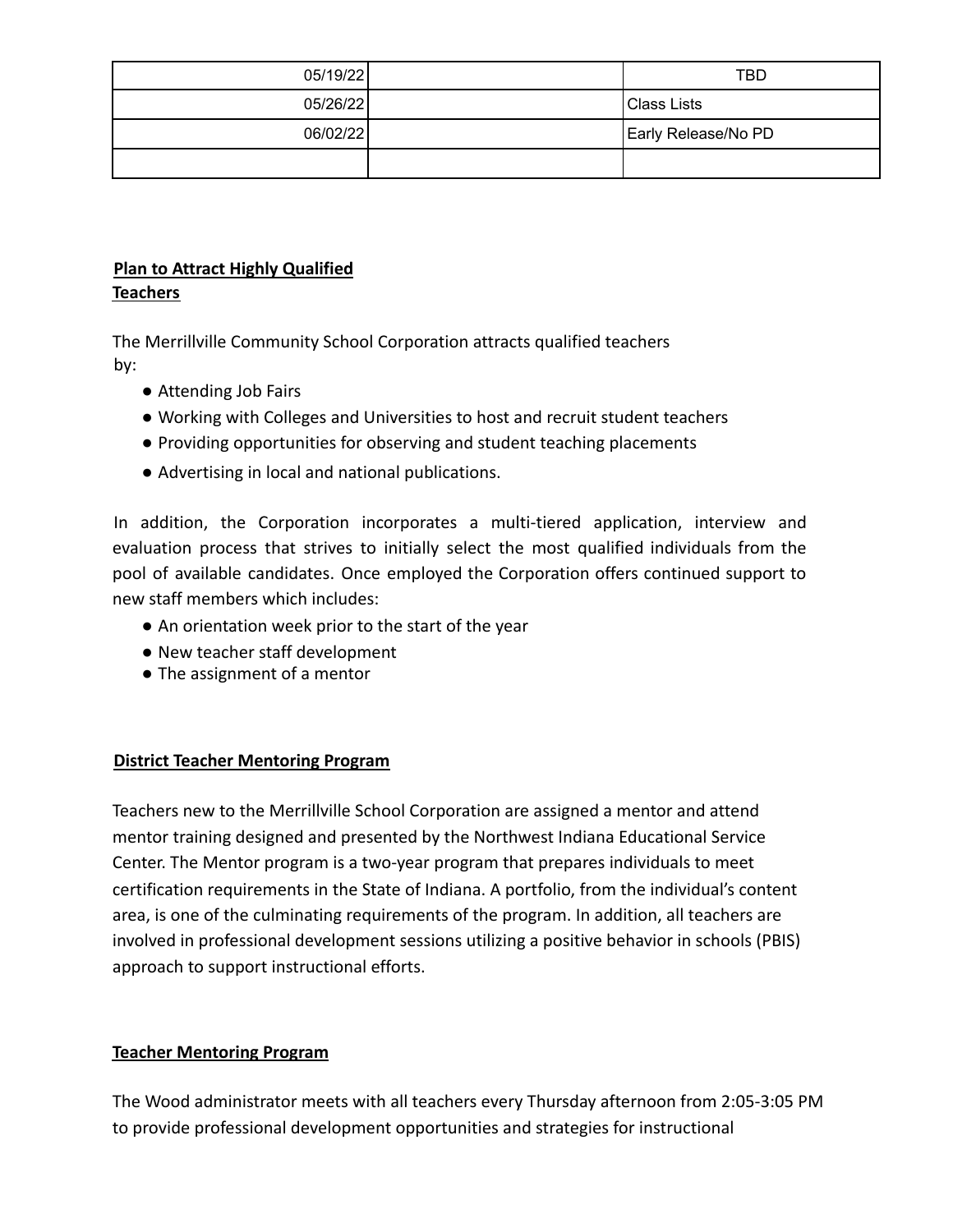improvements. Professional Learning Communities have also been created within the building that allow the staff opportunities to meet, mentor, share ideas, study student data, and strategize on how to improve student achievement. Additional opportunities for in-school mentoring include working with the school's coach. If required, release time is provided for new teachers to observe grade level and/or reading staff. Each teacher new to Wood is paired with a veteran teacher, and they attend a monthly support meeting.

#### **Wood's Parental Participation**

● The Parent-Teacher Organization provides many opportunities to involve parents:

o Monthly meetings occur where parents and teachers are able to discuss upcoming events and fundraisers o Family bingo, movie, and game nights have taken place o The PTO sponsors several fundraisers throughout the year

- Parent Resources are available through our school library to provide parents literacy and math resources.
- The social worker reaches out to parents regarding attendance and concerns that come up at school. She offers resources to parents as needed.

#### **Additional Parental Activities**

Listed below are some of the additional activities that involve parents of Wood Elementary Students.

- School-Family Compact This compact outlines school, parent and student responsibilities.
- Wood Family Involvement Policy This policy outlines opportunities for family involvement. Both the compact and family involvement policy are distributed to families in August for their review and signed copies are collected.
- Homework Information Homework assignment sheets and/or notebooks go home on a daily basis.
- Teacher Letters & Calendars- Teacher letters/calendars go home informing parents of projects, events and schedules in the classroom on a monthly basis
	- School
	- **Newsletters**
- Open House/Back to School Night Parents are invited to learn about daily routines and expectations in their child's classroom. This takes place at the beginning of the school year.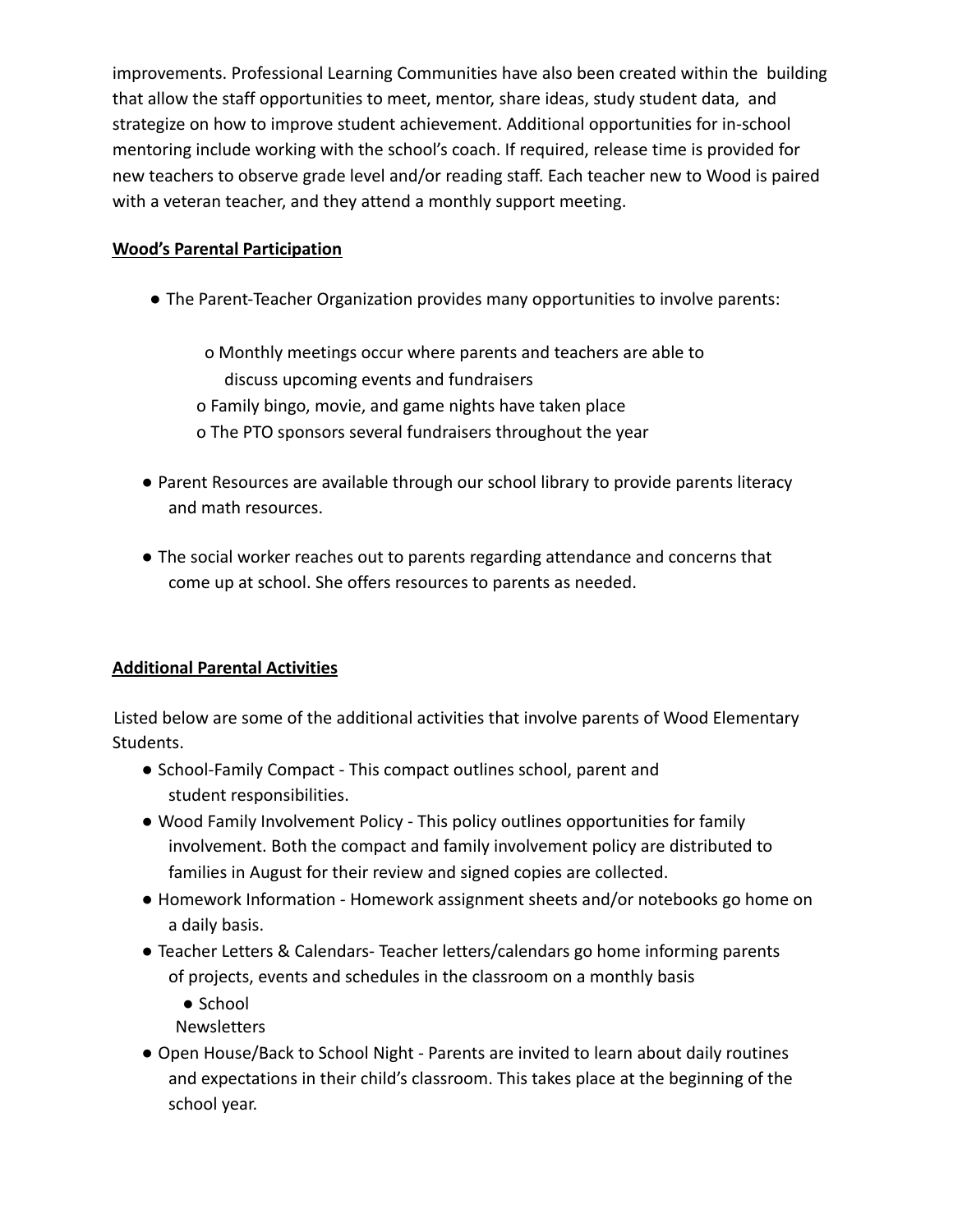- Title I Annual Meetings Meetings offered at three times of the day will be held no later than October 1st of each school year. In addition to being informed of Wood school's participation in Title I and family's rights to be involved, families will receive written information about the Title I Program that includes:
	- o Information about Title I programs such as an explanation of the selection process and samples of tests used to determine eligibility for Title I service
	- o A description and examples of the curriculum and materials used to improve reading and math skills
	- o Forms of academic assessment used to measure student progress and how schools are identified for improvement
		- o Clarification of proficiency levels students are expected to meet
	- o Family rights to request meetings to participate in decisions relating to the education of their child
	- o Online resources & support at http://www.mvsc.k12.in.us/titlei
- A Title I Family Fun Night, held no later than December 1st of each school year. This training session will give families helpful ideas to assist in the education of their children at home. Topics will provide assistance in understanding the State's academic standards and may include one or more of the following; Phonics and Decoding Skills, Vocabulary Development, Comprehension, Fluency, Math Facts, Technology & Internet Resources
- Parent Volunteers\* Parents volunteer for field trips, class projects/centers in the classroom, Field Day, PTO sponsored events. \*Parents and volunteers must now go through criminal history/background check participation.
- E-mails to parents
- Phone calls to parents
- Parents support school fundraising efforts.
- Via John Wood's website, parents receive communication via Skyward, and school messenger.

#### **Parental Notification of Individual Academic Assessment Results**

- Trimester Report Cards (Every 12 weeks) available on Skyward
- Progress Reports every 6 weeks available on Skyward
- Communication of ILEARN/IREAD results will be sent to each student's home
- An optional parent conference regarding results will be offered to any parents needing further explanation.
- November Parent/Teacher Conferences
- All parents have access to Skyward. This electronic record contains all students' data in real time and can be checked by a parent.
- In the SWP parents are encouraged to be actively involved to improve Language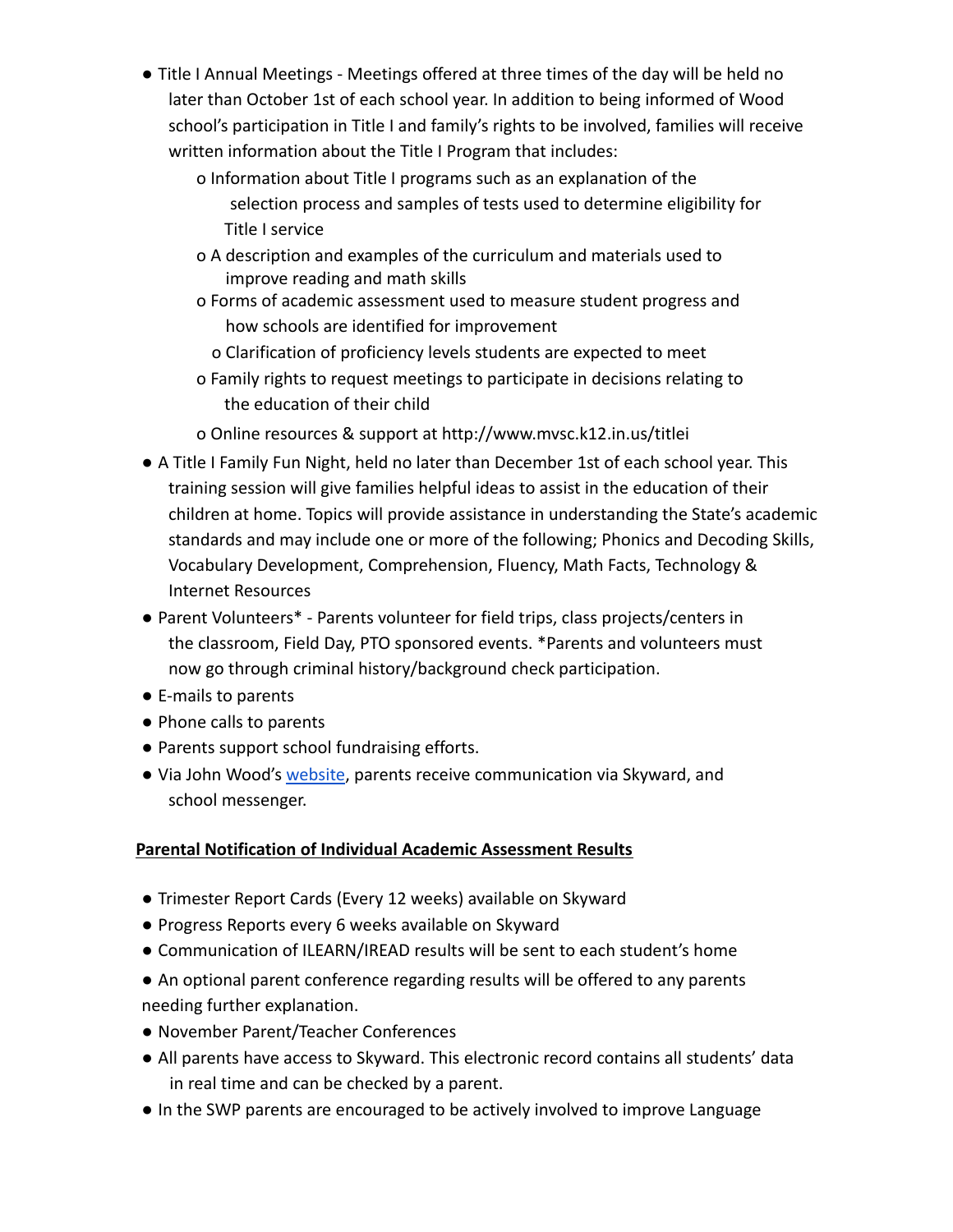Arts and Math achievement for their children.

#### **Parental Involvement in Revision of the Schoolwide Plan**

- Parents will be informed in the fall of the plan, through a school brochure. New parents will be given the brochure as they arrive to our school. Information will be provided to parents in their language.
- Parents will be continuously informed of our school's progress of the plan at PTO meetings throughout the school year.
- Parents will complete a parent survey at the end of the school year, to help us assess the current plan. The results of the survey will contribute to revisions we make in the plan for the next school year.
- Parents will be invited to a Spring Parent Input Meeting to discuss parent input. At this meeting, an agenda will be created to outline the step by step review of the schoolwide plan. Sign in sheets will be collected as a record of parent attendance and minutes will be taken to document participation.

#### **ECD to K and 4th to 5th Grade Transition Plans**

Students who are transitioning from ECD to K are afforded:

- The opportunity to visit their new school.
- Transition conferences are held for SPED students who are transitioning to Kindergarten.
- Wood holds Kindergarten Round-Up and Parent/Student Orientation days.
- At registration, families receive a *Kindergarten Welcome Packet* containing educational resources and supplies to help prepare their child for Kindergarten.
- Head Start and area preschools are invited to participate in Kindergarten Round-up and to set up transition meetings with the Kindergarten teachers.
- A representative from the district presents at monthly Head Start Parent University events to provide training and distribute educational resources and supplies to help prepare children for Kindergarten.
- We have a standard process for the transferring of information in the cumulative folders between levels.

Students transitioning from  $4^{th}$  to  $5^{th}$  grade are afforded:

- $\bullet$  4<sup>th</sup> grade students will be visited by the Merrillville Intermediate School administration in the Spring.
- Fourth grade students are identified for ELL, G/T and SPED programs prior to the transition to Merrillville Intermediate School.
- Parents are informed of the curricular and co-curricular offerings at Merrillville Intermediate School.
- We have a standard process for the transferring of information in the cumulative folders between levels.

● Back to school orientation is held in the summer prior to the school session. **Opportunities for Staff to Be Included in Assessment Decisions**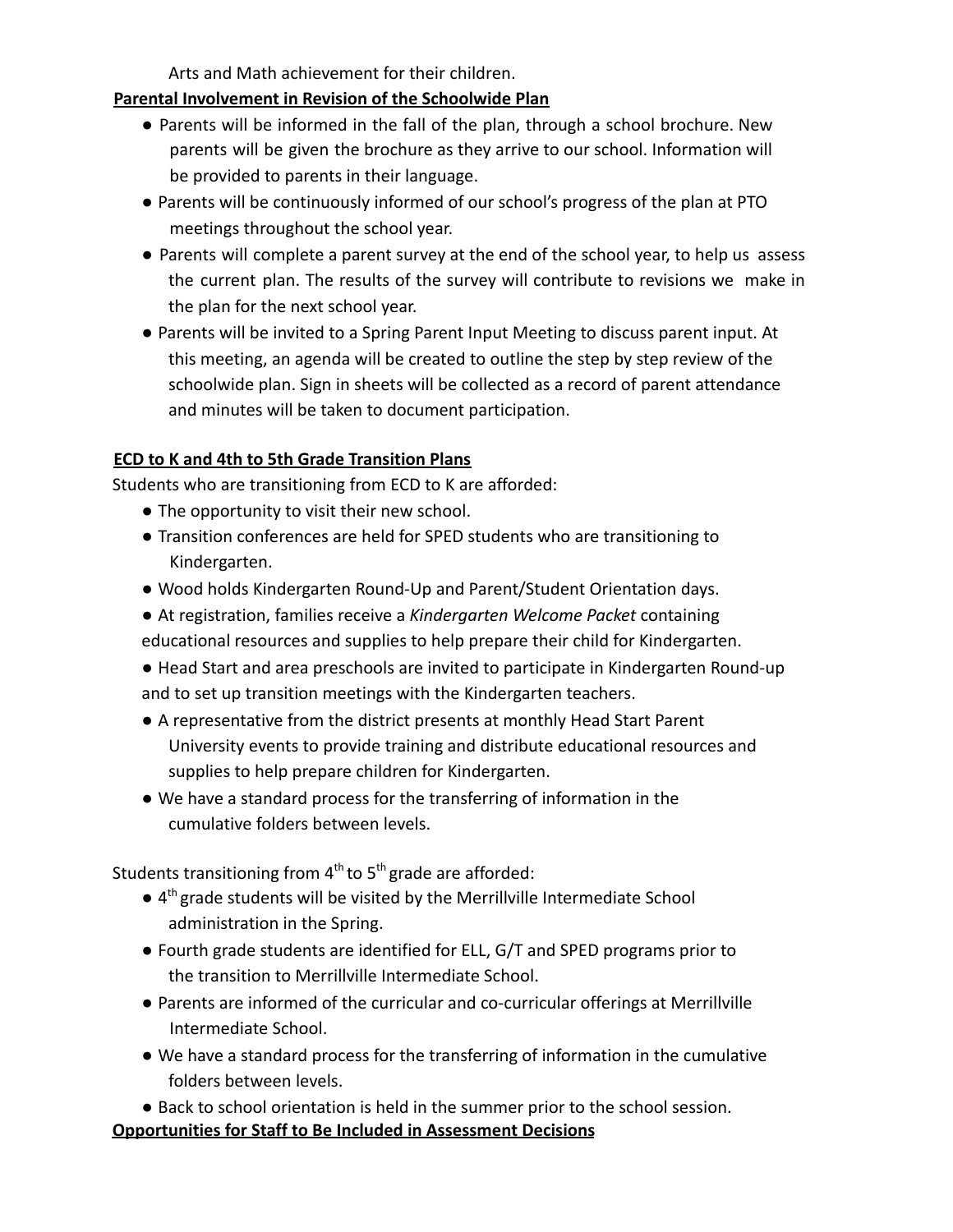At Wood, certified teachers participate in analysis of student achievement data in small groups. Each grade level has weekly collaboration meetings to discuss assessments. This information is utilized to discuss improvement of student achievement and to analyze student assessment data and use this information to create flexible remediation and enrichment groups for both Math and Language Arts. Our action plans address weekly collaboration time for each grade level team of teachers. The staff also participate in school data meetings every other Thursday during the designated professional development. Grades 2-4 will also be giving common prompts in both reading and math once a month during the second semester. These will be scored collaboratively in order to plan instructional next steps.

#### **Coordination of**

#### **Funds: Local**

#### **Programs**

Merrillville Community School Corporation provides funding for instructional coaches, classroom teachers, support staff and social workers. Title 1 funding will be used to supplement staffing needs by providing a Title I teacher and paraprofessionals. The Title I funded teacher and paraprofessionals provide small group learning opportunities in the areas of math and reading during the school day. Title 1 funds are used to extend learning opportunities including tutoring and/or summer programming. Funding will also be used to provide transportation for our extended time learning activities. Title 1 funding will be used to supplement school family involvement activities.

#### **State Programs**

School Improvement Grants and Technology grants align with our Title 1 funds. The money received from these state grants will be used to provide professional development for high leverage instructional practices as well as using technology to implement those strategies in the classroom.

#### **Federal Programs**

Title 1 funding will coordinate closely with our Title II and Title IV monies. Through our professional development, we will train teachers in high leverage instructional strategies as

well as develop curriculum for both extended day learning and instructional videos and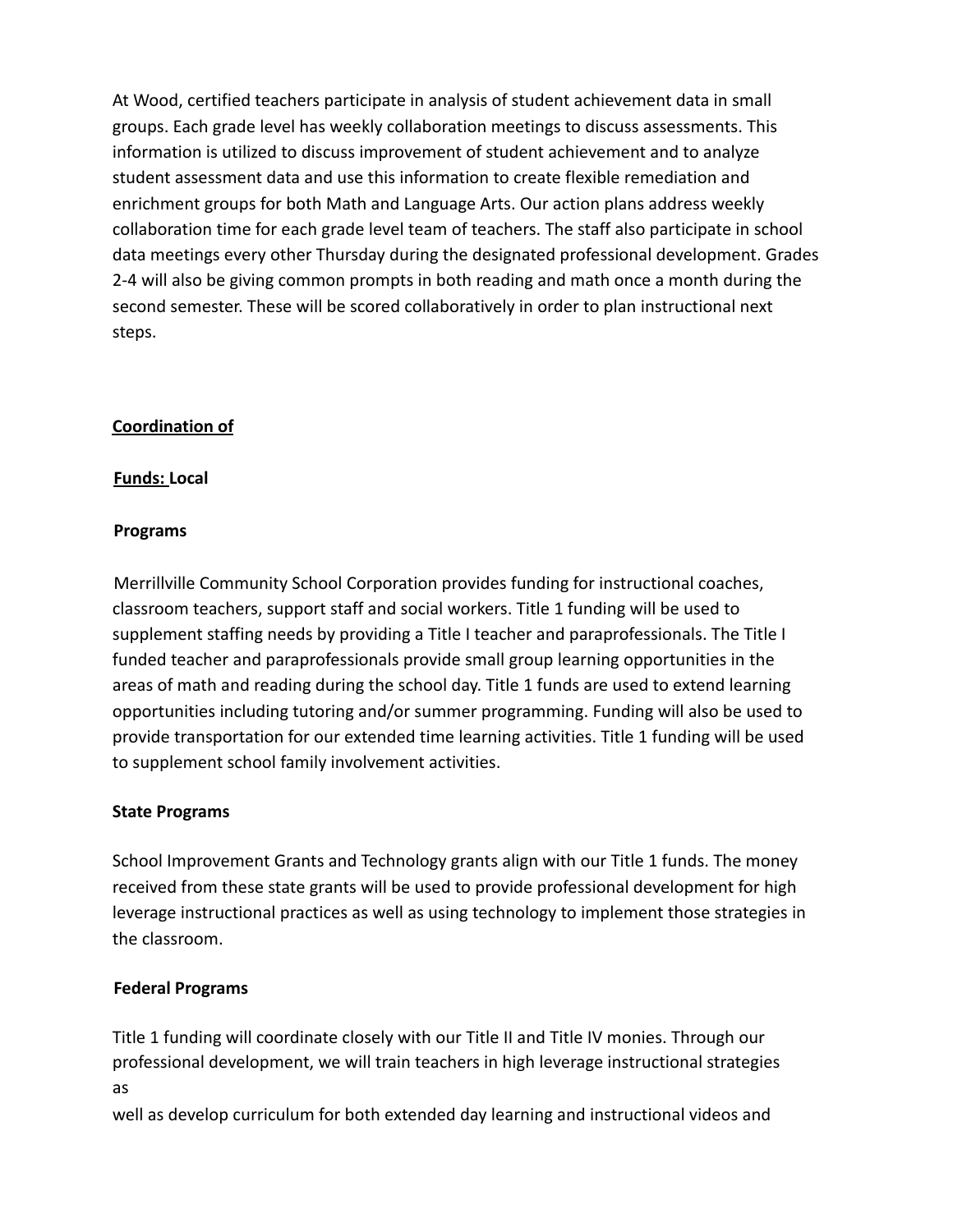learning opportunities for our parents. Title III money will also align with our Title 1 funding to include professional development in high leverage EL strategies.

#### **Curriculum Location and Description**

The Merrillville Community School Corporation follows the Indiana Academic Standards for all academic areas including Math, Science, Social Studies, English/Language Arts, Technology, Art, Music, and Physical Education. Representation on curriculum design committees includes teachers and administrators from all levels. All Merrillville Community Schools Curriculum Maps are posted on our district website for stakeholders to view. There also detailed curriculum maps for reading and math that can be found in the MCSC Google drive. In addition to copies of the curriculum being available at our school each fall, each grade level provides parents with a timeline of when their child will be learning each standard.

#### **Merrillville Community School Corporation Curriculum: Kindergarten through Fourth Grade**

#### **Early Childhood Development**

Wood Elementary has an Early Childhood Development program that serves 32 students in two classrooms. Each classroom has one certified teacher and one paraprofessional. The program is designed to provide students with the foundational skills necessary for academic success in kindergarten. Students are assessed prior to beginning school and then at midyear and at the end of the year.

#### **Kindergarten**

This curriculum includes developmentally appropriate activities that introduce students to essential skills in language arts and mathematics. Staff provides additional experiences in a variety of other areas including: personal growth, social skills, and creativity. The curriculum is based on the Indiana Academic Standards.

#### **Grade One through Grade Four**

In grades one through four, the curriculum reflects Indiana Academic Standards for each grade level in the following areas:

- Language Arts
- Mathematics
- Social Studies
- Science/Health and Safety
- Fine Arts in Music and Visual Arts
- Physical Education

In language arts, the curriculum is delivered in a balanced approach, which includes reading instruction, student selected reading, phonics and vocabulary development, writing development, and speaking and listening skills. Mathematics includes number sense, computation, algebra and functions, geometry, measurement, and problem solving. Students are also exposed to career awareness and other practical experiences, including an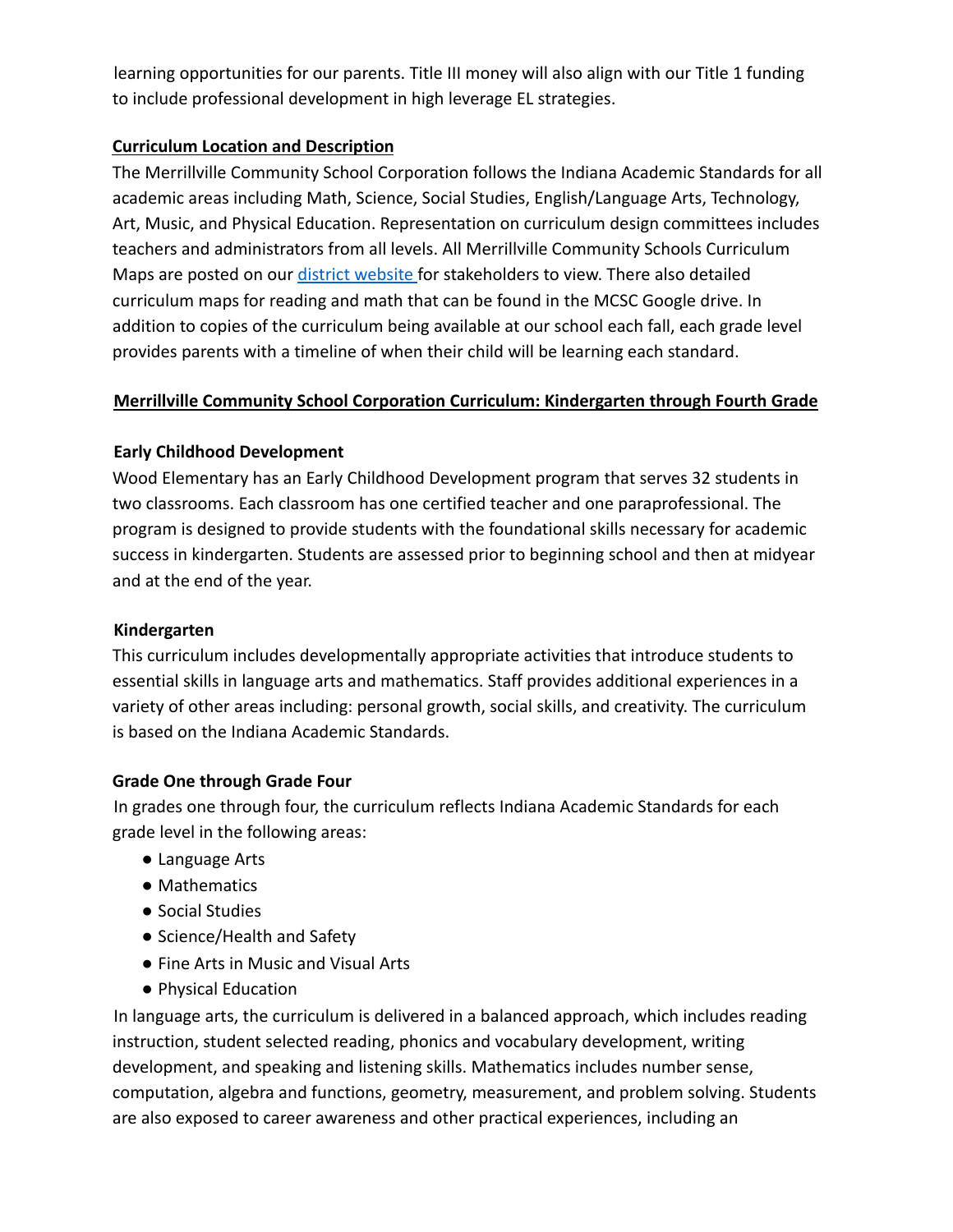introduction to the use of technology.

#### **Assessment Instruments**

- **ILEARN** will be in place this year. This state-wide assessment is given once a year to measure student progress on the Indiana State Standards for grades 3-4.
- **IREAD3** is a state-wide assessment given in March to all  $3^{rd}$  grade students. There is a summer assessment for students not passing the March assessment.
- **IREADY** reading and math is taken 3 times a year to monitor growth and overall proficiency. This also includes an ongoing Standards Mastery assessment. This is a short assessment given every other week.
- **DIBELS** is a school-wide assessment given three times a year that measures basic early literacy skills and reading fluency.
- **Pre-Kids** is given to kindergartners to assess kindergarten readiness skills.
- **Benchmark Literacy** is a reading series (K-4) that provides teachers with the tools needed to benchmark or level each student's reading ability.
- **Running Records** are used to determine individual reading levels. (Fountas and Pinnell).
- **Common Formative Assessments** are district math tests designed for students to take at the end of each quarter.

#### **Include Needs of All Learners**

Merrillville Community Schools meets the needs of all learners through our high ability, Title I, special education and EL programs.

Our High Ability program is housed at Salk Elementary School for students K-4. High ability clusters are offered at each grade in each elementary school.

Students in grades K-4 are placed in appropriate instructional situations. Northwest Indiana Special Education Cooperative, or NISEC, is a special education cooperative sponsored by Merrillville Community Schools and other surrounding school corporations. NISEC is responsible for meeting the provisions of IDEA and Indiana Rule Article 7, which deal with the education of students with disabilities. This includes administering, supervising, coordinating, and providing special services for all children in the Northwest Indiana area, including the students of Wood Elementary School.

General educators at Wood work with special educators to provide each student with an appropriate individualized education plan (IEP) to meet their needs. Programs provided by NISEC at Wood include: psychological evaluations; speech, language and hearing services; Least Restrictive Environment (LRE) programs, occupational and physical therapy, and related services. NISEC's Early Childhood Development Program and NISEC's Emotional Disability Program.

EL staff work in conjunction with classroom teachers to support English Language Learners as they work toward meeting goals set forth in their Individual Learning Plan. Small group pull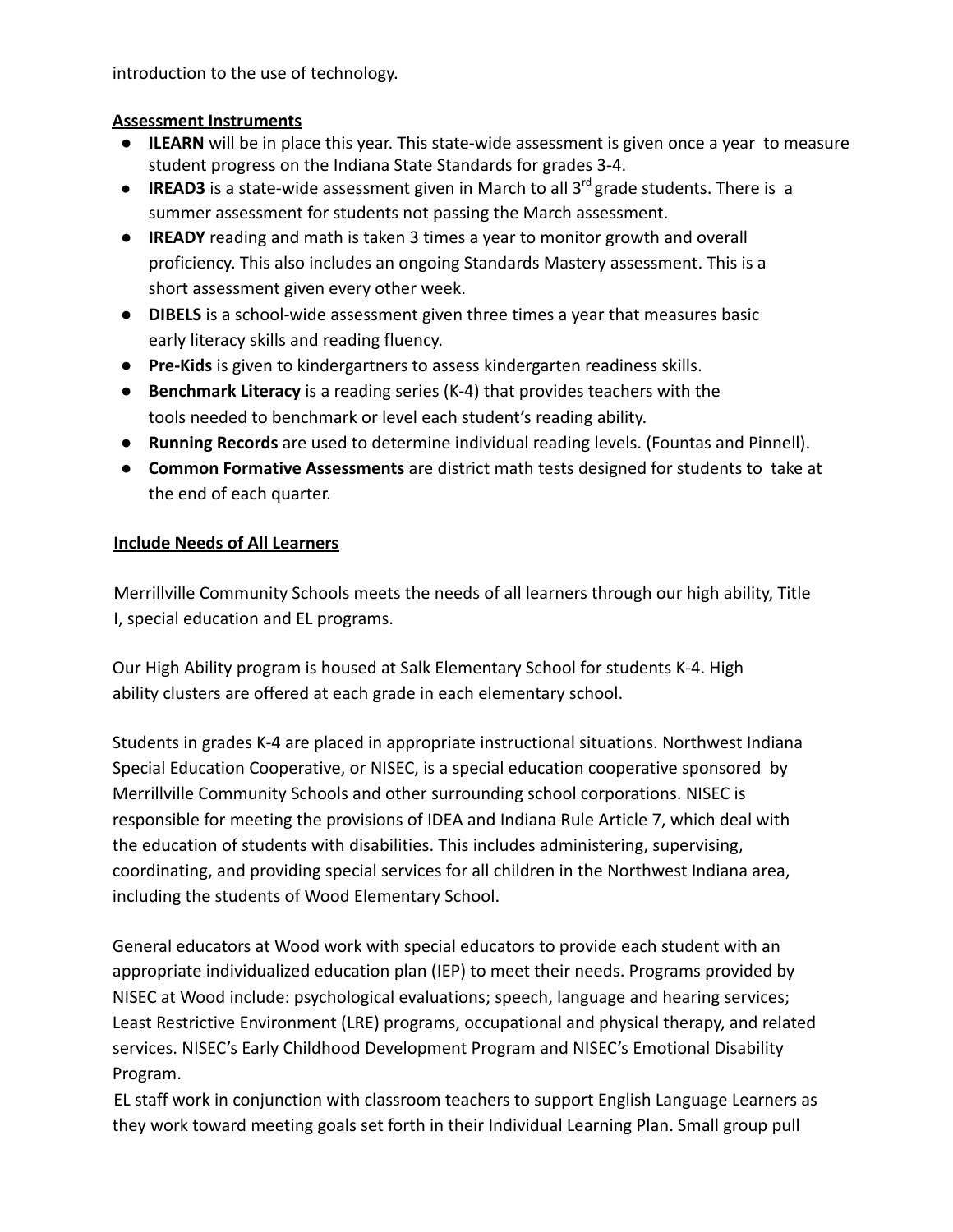out and push in instruction targets the areas of language acquisition and English Language Development. EL staff support classroom teachers implementation of WIDA standards into grade level content.

#### **Safe and Disciplined Learning Environment**

In order to secure a safe and disciplined learning environment, MCSC has implemented the Positive Behavior Interventions and Support (PBIS) program throughout the district. The PBIS program builds capacity of schools, families, and communities to promote social and academic success of all students, including those with emotional/behavioral and other disabilities. The key focus areas of the program include: prevention- based School wide systems of positive behavior support, data-based decision-making for instruction of behavior and academics, and wraparound planning for students with complex emotional and behavioral needs and their families.

Wood's PBIS Leadership team meets monthly to celebrate success, solve problems, and make decisions based on analyzed data and identification of needs. The leadership team works with teachers at each grade level to place interventions in place. Interventions used are preferential seating, sticker charts, rewards, behavior plans, and mentoring. Approximately 10 students check in and out daily with an adult member to offer another layer of support to those students who need it. The PBIS teams meet at least twice each month to disaggregate data and service students and teachers within our school.

#### **Technology as a Learning Tool**

The Merrillville Community School Corporation continues toward the goal to integrate effective instructional technology to improve teaching and learning across the district. This year's activities include, but are not limited to:

- Differentiated professional development focused on learning first, technology second to include:
	- o Opportunities for technology cadre members and instructional coaches to attend various technology conferences to increase their knowledge and understanding;
	- o Job embedded training by both internal (coaches and cadre member) and external instructional technology experts;
	- o Catalog of instructional technology training sessions held both during the school day and after hours;

Currently, each teacher is provided with a laptop with Windows 2010 Professional, Internet access, and e-mail as well as an iPad. Each teacher also has a password-protected folder located on the school corporation main server.

All students in grades 1-4 are assigned a Chromebook for use in and out of the classroom. Kindergarten students do the same with iPads.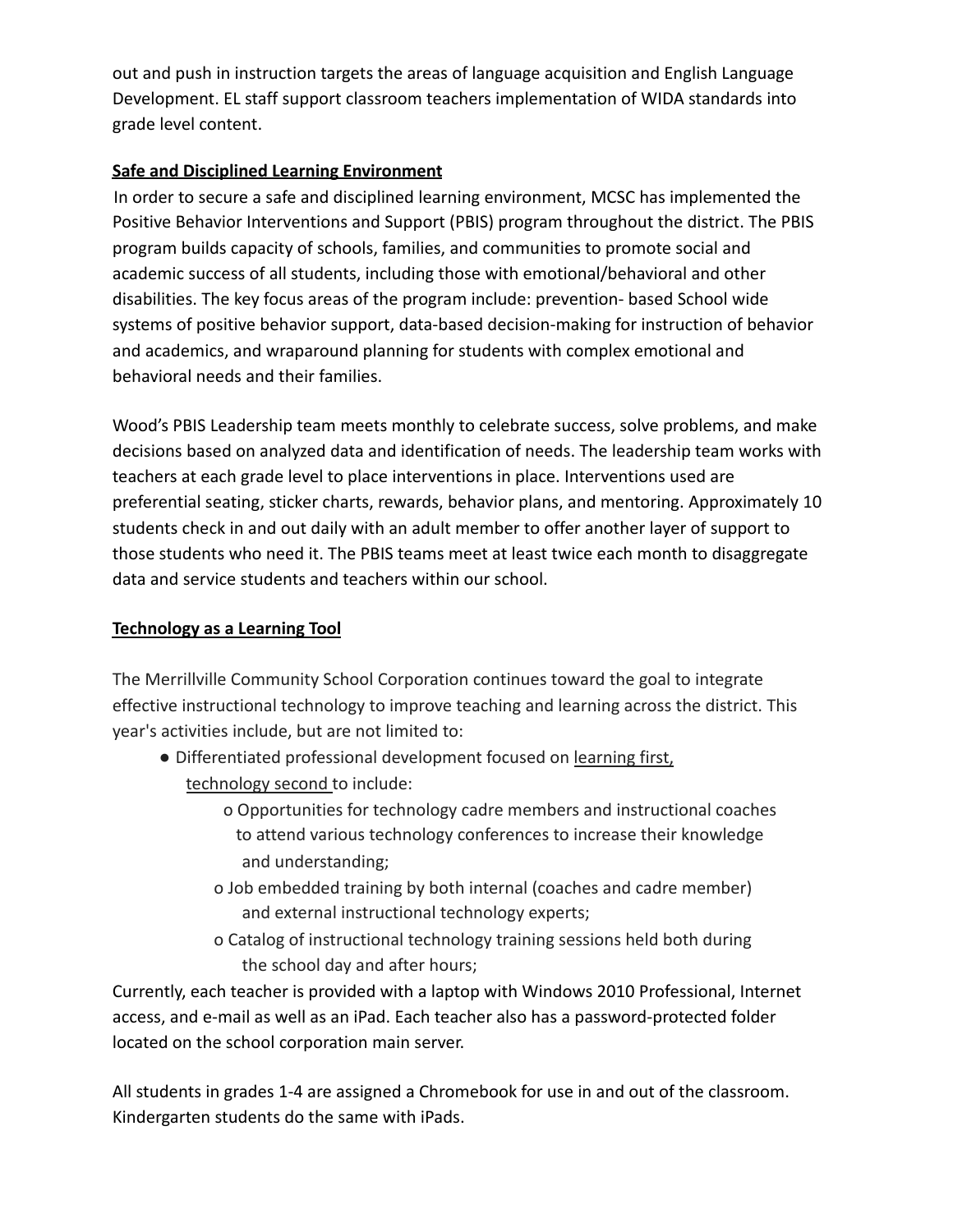#### **Cultural Competency**

The PBIS Model encourages and supports culturally responsive environments throughout MCSC. This initiative is funded by a federal special education development grant (SPDG). The PBIS-IN collects quantitative data through surveys and accesses our school data throughout the school year. The data collected is used for research purposes and associated publications and grant reports. All participant individually-identifiable information is kept confidential and protected to the fullest extent of the law. This information is useful to our school in documenting the effectiveness of our PBIS program for the school board, parents and the community.Professional development sessions throughout the year will include culturally responsive training for staff.

In the area of special education, we are not only providing resource services for individualized and small group instruction at students' levels, but we will be providing more general education classroom time to students to provide them with exposure and instruction of grade-level standards. We will be adjusting our special education schedules to accommodate this goal.

Our cultural competency goals are as follows:

- Teachers will learn information and skills that they can use in their classroom to benefit all students, including those from diverse backgrounds.
- Teachers will learn about best practices in education through research, observation and attendance at workshops and will synthesize this knowledge into their instruction.
- Teachers will collaborate with one another to improve instructional methods so that the individual learning needs of students will be met.

Appendix

John Wood Elementary<br>School &<br>Family Compact

The Merrillville Community School Corporation and the families of the John Wood students participating inactivities, services, and programs funded by Title

and Every Student Succeeds Act (ESSA), agree that this compact outlines how the families, the entire school staff, and the students will work together to improve student academic achievement. It is also understood that this compact indicates how the school and families will build and develop a partnership that will help children achieve the State's high standards.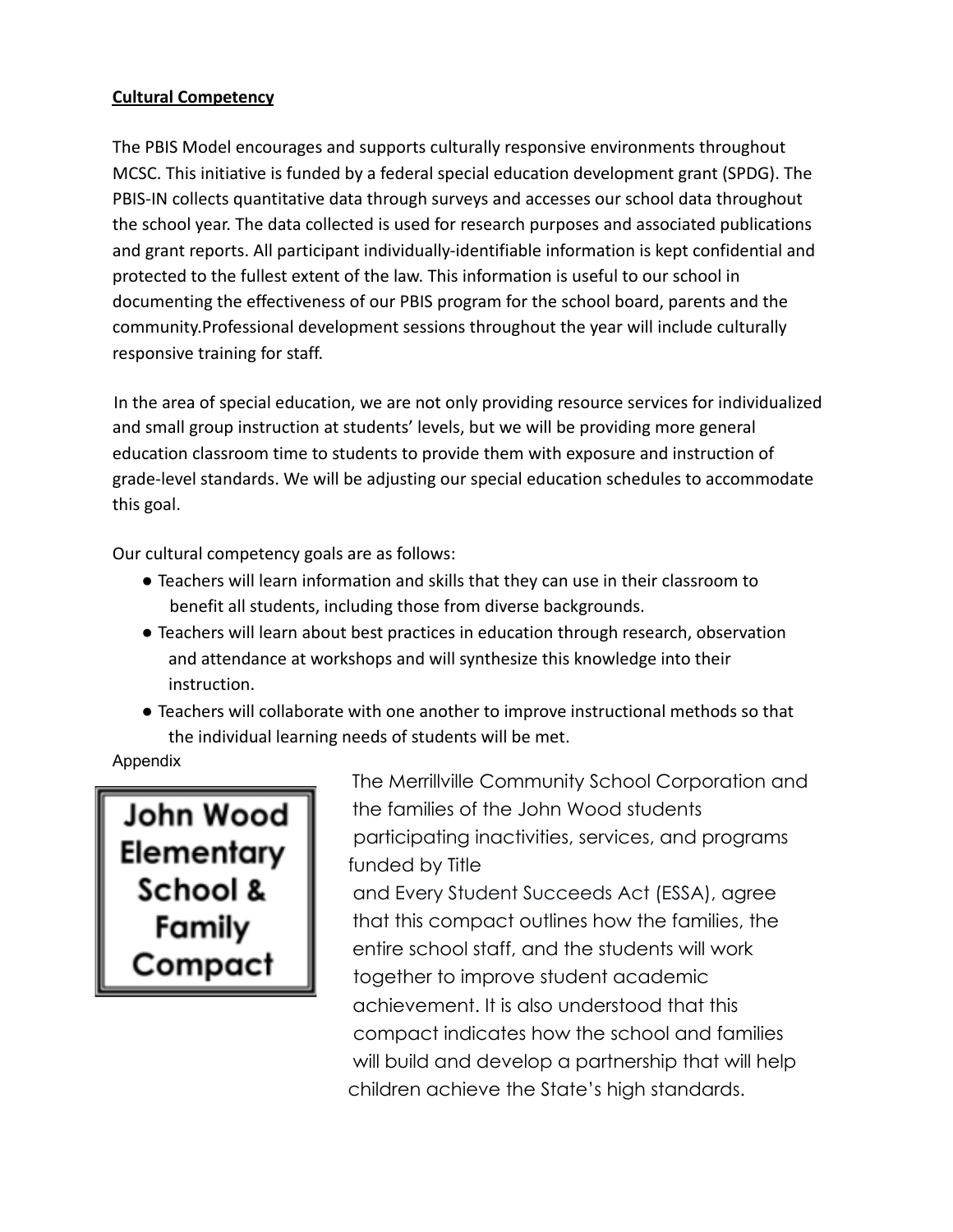#### **School Responsibilities**

- 1. Provide high quality curriculum and focused instruction in a supportive and effective learning environment that enables Title I students to meet the State's student academic achievement standards as follows:
	- The school will provide small group instruction of Indiana Academic Standards that focuses on the five areas of reading: phonemic awareness, phonics, fluency, vocabulary, and comprehension
	- Additional support is provided in the area of math fact fluency and problem solving strategies
- 2. Hold Parent-Teacher conferences during which this compact will be discussed as it relates to the individual child's achievement ● The school will hold fall conferences as scheduled by the district. The Title I teacher will be available on this day to clarify what areas students struggle with, and how to best work to improve these skills.
- 3. Provide families with frequent reports on their child's progress The Title I Progress Report specifying what areas need to be addressed will be distributed in January and June.
- 4. Provide parents reasonable access to staff
	- Teachers are available to meet with parents either before or after school and during the school day by appointment. Frequent contact via email at bgates@mvsc.k12.in.us and phone 650-5305 x. 6538 is encouraged.
- 5. Provide parents opportunities to volunteer and participate in their child's class and to observe classroom activities as follows: ● Parents are encouraged to attend events scheduled during the school day and may volunteer and participate as described in the Merrillville Community School Corporation Elementary Handbook **Suggested Family Involvement**

We, as families, will support our child's learning in the following ways: 1. Ensure students arrive at school on time and encourage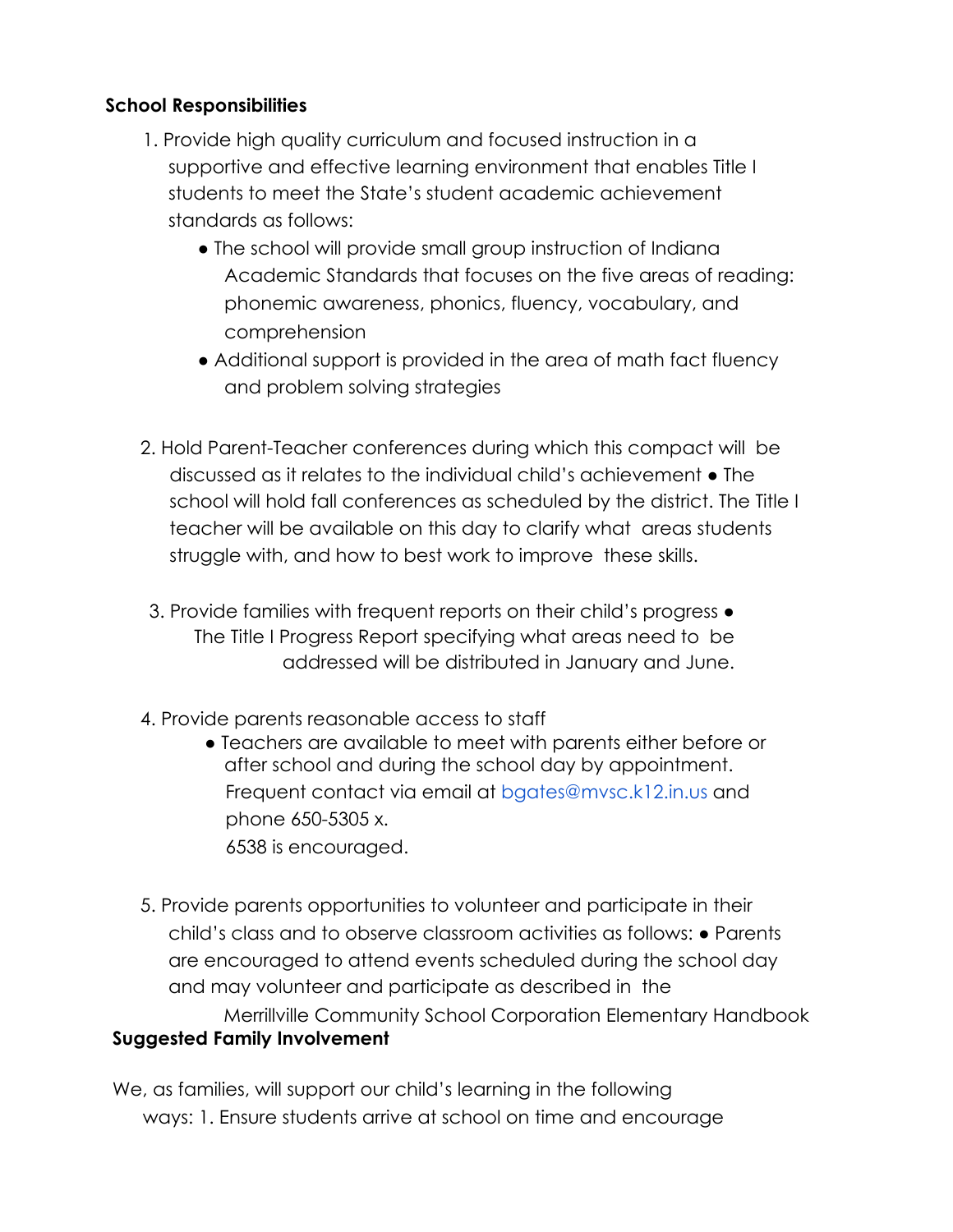good attendance

- 2. Review notes and information that my child brings home and make sure that homework is completed
- 3. Attend events hosted by the school as a way to participate in decisions relating to my child's education
- 4. Promote positive use of my child's extracurricular time by monitoring the amount of television my child watches

#### **Suggestions for the Student**

1. Do my classroom homework every day and ask for help when needed 2. Read at least 10-40 minutes everyday outside of school time 3. Give my family all notes, information, and tests that I receive 4. Work hard and cooperate with teachers while in school

Mrs. Alison Petralia, Principal Mrs. Bridget Gates, Title I Teacher

> Spring 2018 Parent Meeting - Revised to include parent suggestions

Spr. 18 -

ESSA Spring 2019 Parent Meeting conferences

### **Wood Elementary School Family Involvement Policy**



The staff at John Wood Elementary School actively works to meet the family involvement goals of Title I, build relationships, and encourage family participation in all aspects of the program. The education of children is viewed as a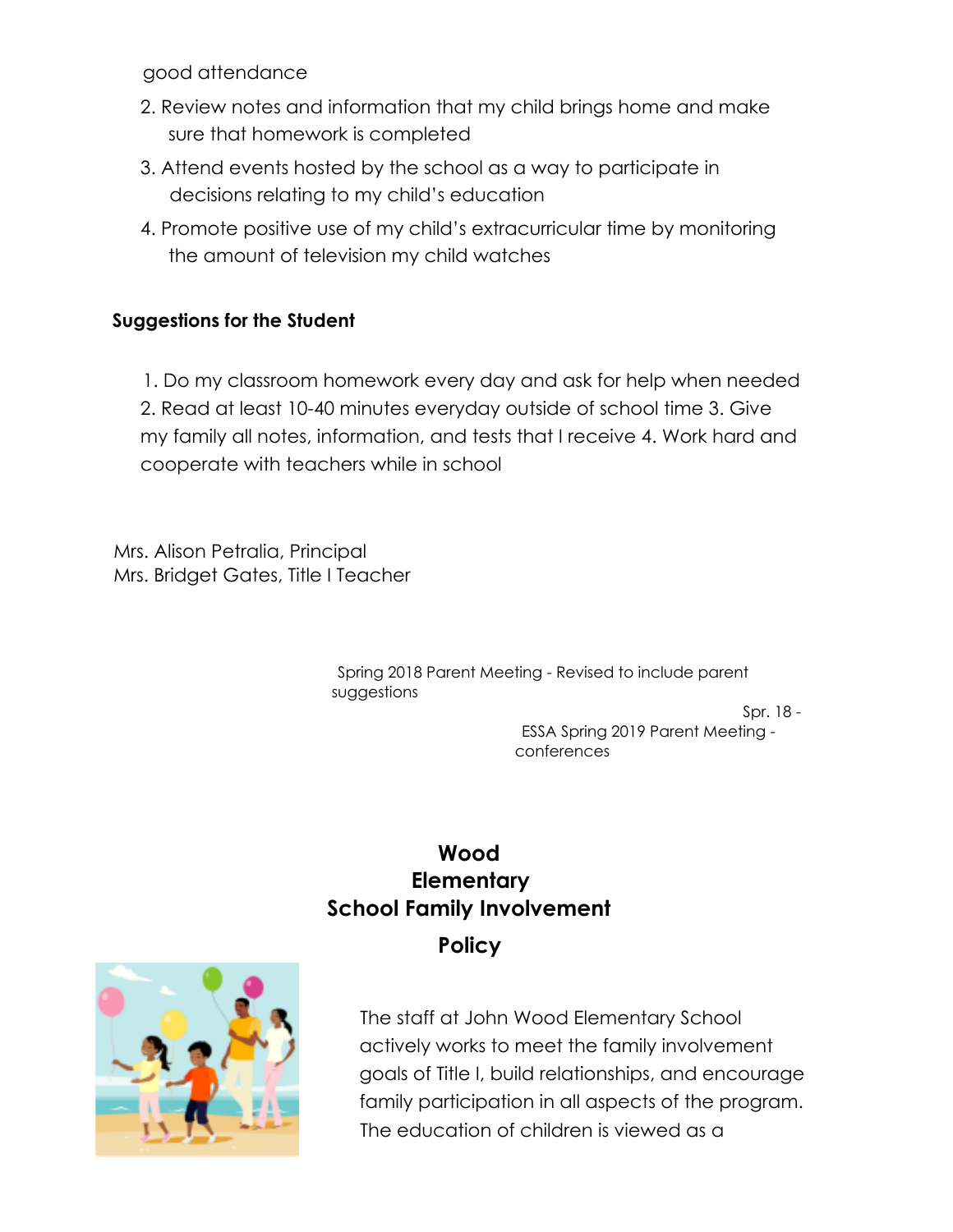partnership between the school, families, guardians and other family members involved in supervising the child's learning.

To fulfill the requirements of family involvement, families of children enrolled in the Title I Reading program shall be invited to participate in the following events:

- ❖ Annual morning and evening meetings, held no later than October 1st of each school year. In addition to being informed of John Wood school's participation in Title I and family's rights to be involved, they will receive written information about the Title I Reading Program that includes:
	- o Information about Title I programs such as an explanation of the selection process and samples of tests used to determine eligibility for Title I services
	- o A description and examples of the curriculum and materials used to improve reading skills
	- o Forms of academic assessment used to measure student progress and how schools are identified for improvement
	- o Clarification of proficiency levels students are expected to meet
	- o Family rights to request meetings to participate in decisions relating to the education of their child
		- o Online resources & support at http://www.mvsc.k12.in.us/titlei/
	- ◆ A Family Fun Night, held no later than December 1<sup>st</sup> of each school year.

This training session will give families helpful ideas to assist in the education of their children at home. Topics will provide assistance in understanding the State's academic standards and may include one or more of the following; Phonics and Decoding Skills, Vocabulary Development, Comprehension, Fluency, Technology & Internet Resources

❖ Two family teacher conferences allowing families to meet with teachers to discuss their child's progress. **Title I teacher is available to explain how to monitor student progress and understand report cards.** Suggestions will be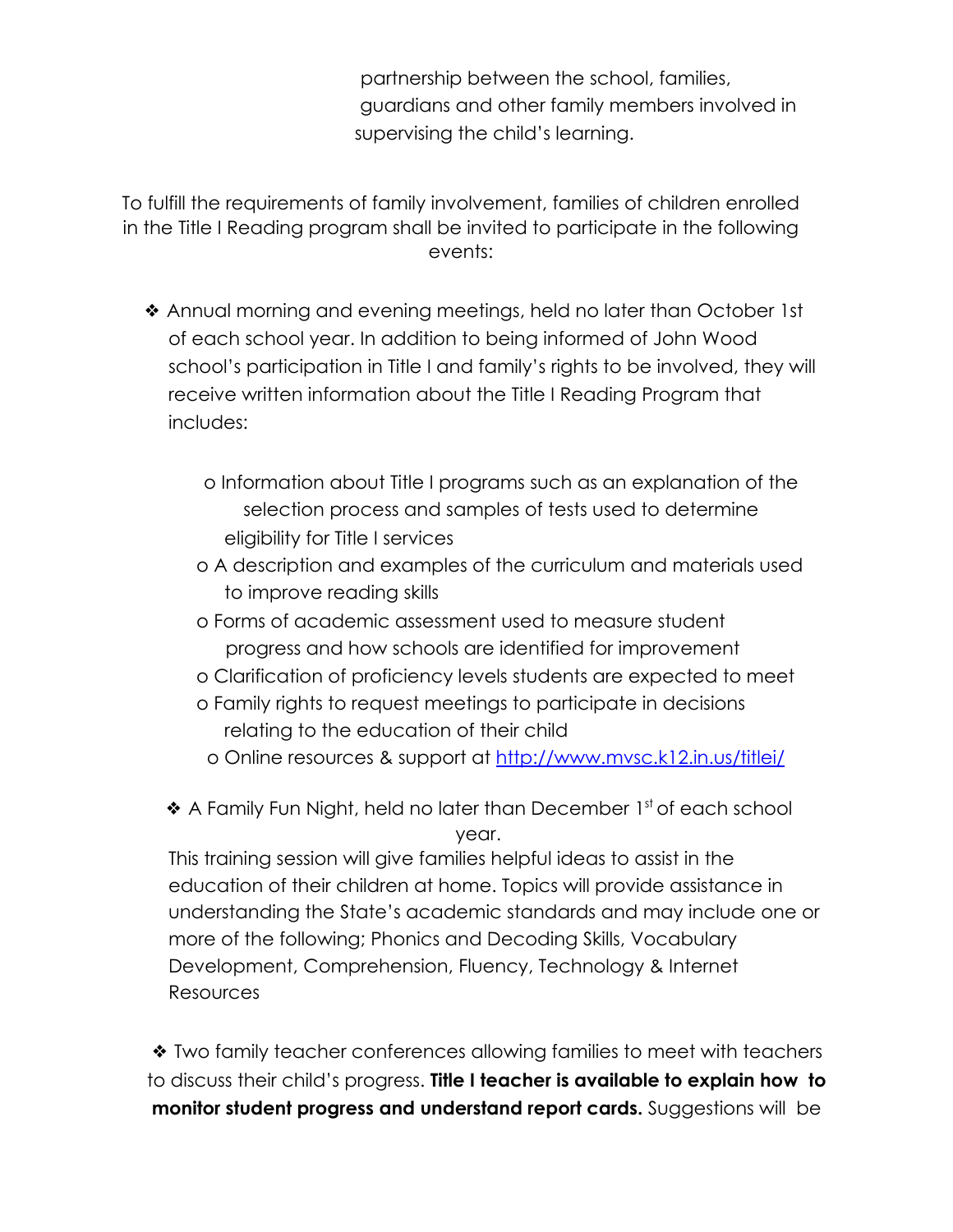provided to help families improve academic achievement of their children. Individual student information is also available throughout the school year from the Wood Title I teacher, Mrs. Bridget Gates through email bgates@mvsc.k12.in.us or phone 650-5305 (Ext. 6538).

- ❖ A Spring Family Child Event, held no later than May 1st of each school year. This meeting will provide families with an opportunity to assist in the planning, review and improvement of the Title I program for the next school year. Family suggestions will also be used to determine how the Title I staff can provide useful resources in a format and language that families can understand.
- ❖ Use of the Title I Family Library. These resources will provide families ways to work with their children at home. Available materials cover the following areas: Phonics, Vocabulary, Comprehension, Fluency, Math and Writing.

To further build family involvement, Wood School will be involved in the following initiatives:

- ❖ Staff training in the value and utility of contributions of families, and in how to reach out to, communicate with, and work with families as equal partners, implement and coordinate family programs, and build ties between families and the school.
- ❖ Coordinating and integrating family involvement strategies under Title I with strategies under other programs such as Head Start, Reading First, Parents as teachers, and Home Instruction Program for Preschool Youngsters, and State-run preschool programs.
- ❖ Other reasonable support for family involvement activities as families may request.

Spring 2018 Parent Meeting - Revised to include parent suggestions

Spr. 18 - ESSA Spring 2019 Parent Meeting - No revisions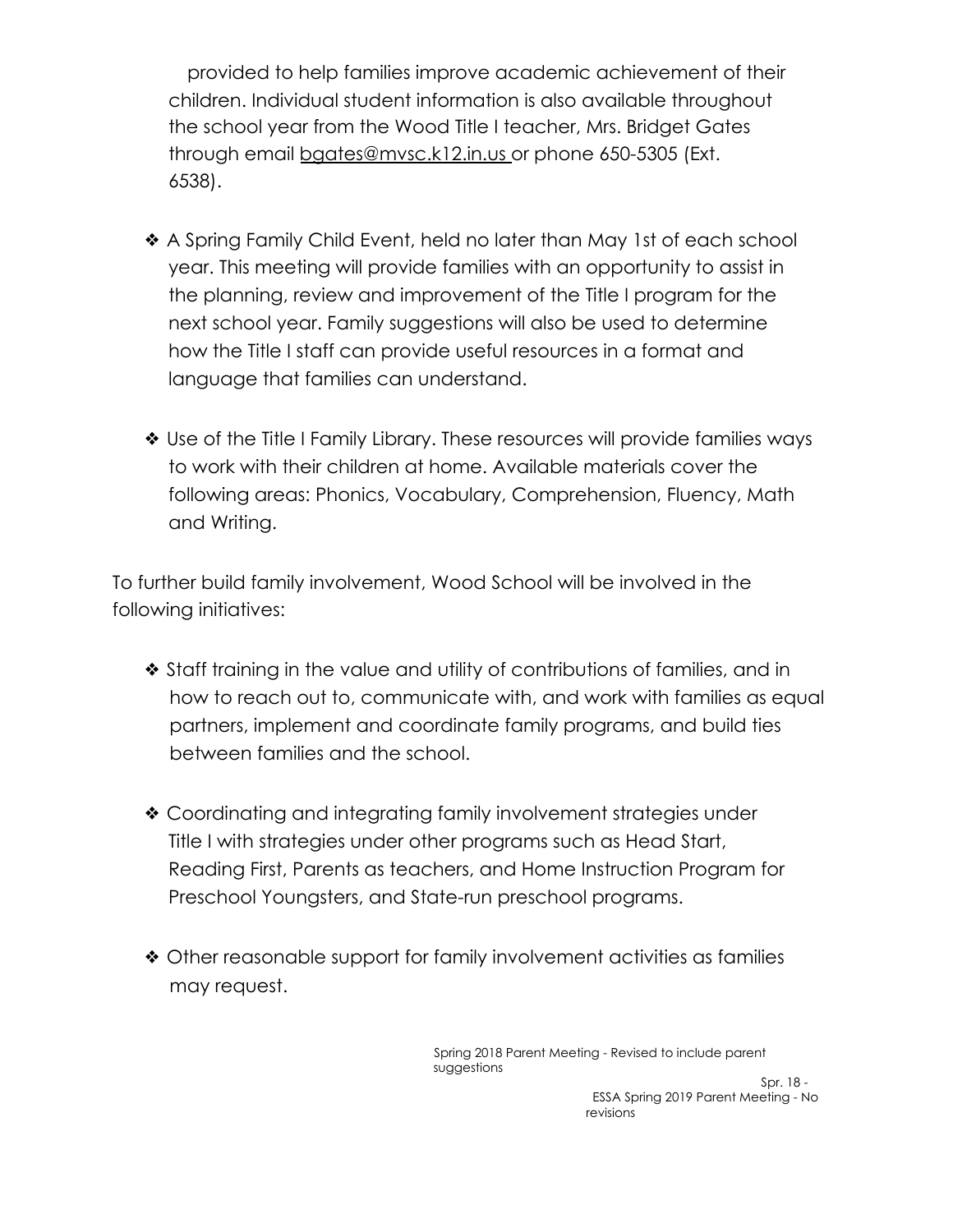#### **Title I Program Description**

Reading enrichment services are provided to students in K-4 through a 3-leveled approach. The Level I reading program consists of 90 minutes of daily whole group and small group instruction delivered by the classroom teacher. It is in this setting that reading benchmark criteria are established and testing is conducted for the purpose of determining student eligibility. Level II reading instruction is provided to the students identified with reading difficulties as evidenced by a review of test data. Students receive supplemental small group instruction provided in a pull out setting for 25-30 minutes up to 5 times a week. Level III consists of additional instruction in either a pull-out or in-class setting, where students' specific areas of need are addressed. Both level II and Level III instruction are conducted by a licensed teacher or supervised paraprofessional. Results of progress monitoring and benchmarking assessments are reported to parents.

Math enrichment services are provided to students in grades 2-4 through a 2-leveled approach. The Level I math program consists of 90 minutes of daily whole group instruction delivered solely by the classroom teacher. It is in this setting that math benchmark criteria are established and testing is conducted for the purpose of determining student eligibility. Level II math instruction is provided to students identified with math difficulties as evidenced by a review of test data. These students receive supplemental small group instruction provided in a push in setting for 20-30 minutes up to 4 times a week. Level II instruction is conducted by a teacher-supervised paraprofessional.

#### **Responsibilities of the School, the LEA, and the**

#### **SEA Responsibilities of the School**

The school, Wood Elementary, will be responsible for arranging meetings with school staff, parents and the LEA to review and revise the School Improvement Plan. The school will also be responsible for implementing all aspects of the plan.

#### **Responsibilities of the LEA**

The LEA will provide feedback on the Wood's School Improvement Plan. The review process will include completion of the Schoolwide Plan Components Checklist. Guidance will be given to the principal and staff to ensure full implementation of the school improvement plan. The LEA will provide assistance to the Principal and Staff of Wood by providing sufficient Title I funds received through the SEA.

#### **Responsibilities of the SEA**

State resources from the IDOE website will be used in the schoolwide planning process. The SEA will provide technical or other assistance as requested. Assistance may include workshops, consultation with grant specialists and review of the schoolwide plan. **District Assurance Form**